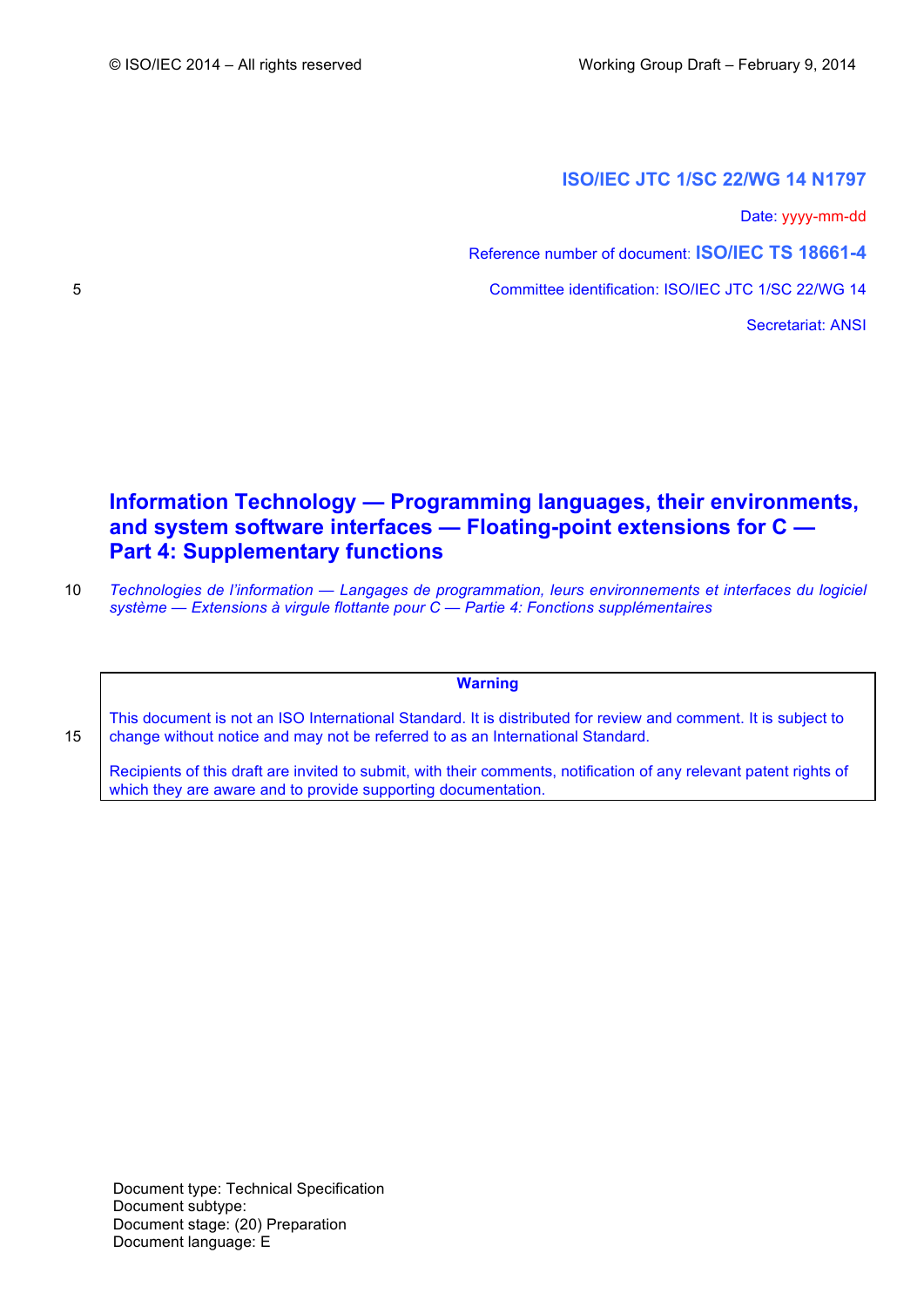# **Copyright notice**

This ISO document is a working draft or committee draft and is copyright-protected by ISO. While the reproduction of working drafts or committee drafts in any form for use by participants in the ISO standards development process is permitted without prior permission from ISO, neither this document 5 nor any extract from it may be reproduced, stored or transmitted in any form for any other purpose without prior written permission from ISO.

Requests for permission to reproduce this document for the purpose of selling it should be addressed as shown below or to ISO's member body in the country of the requester:

*ISO copyright office* 10 *Case postale 56 CH-1211 Geneva 20 Tel. +41 22 749 01 11 Fax + 41 22 749 09 47 E-mail copyright@iso.org Web www.iso.org*

15 Reproduction for sales purposes may be subject to royalty payments or a licensing agreement.

Violators may be prosecuted.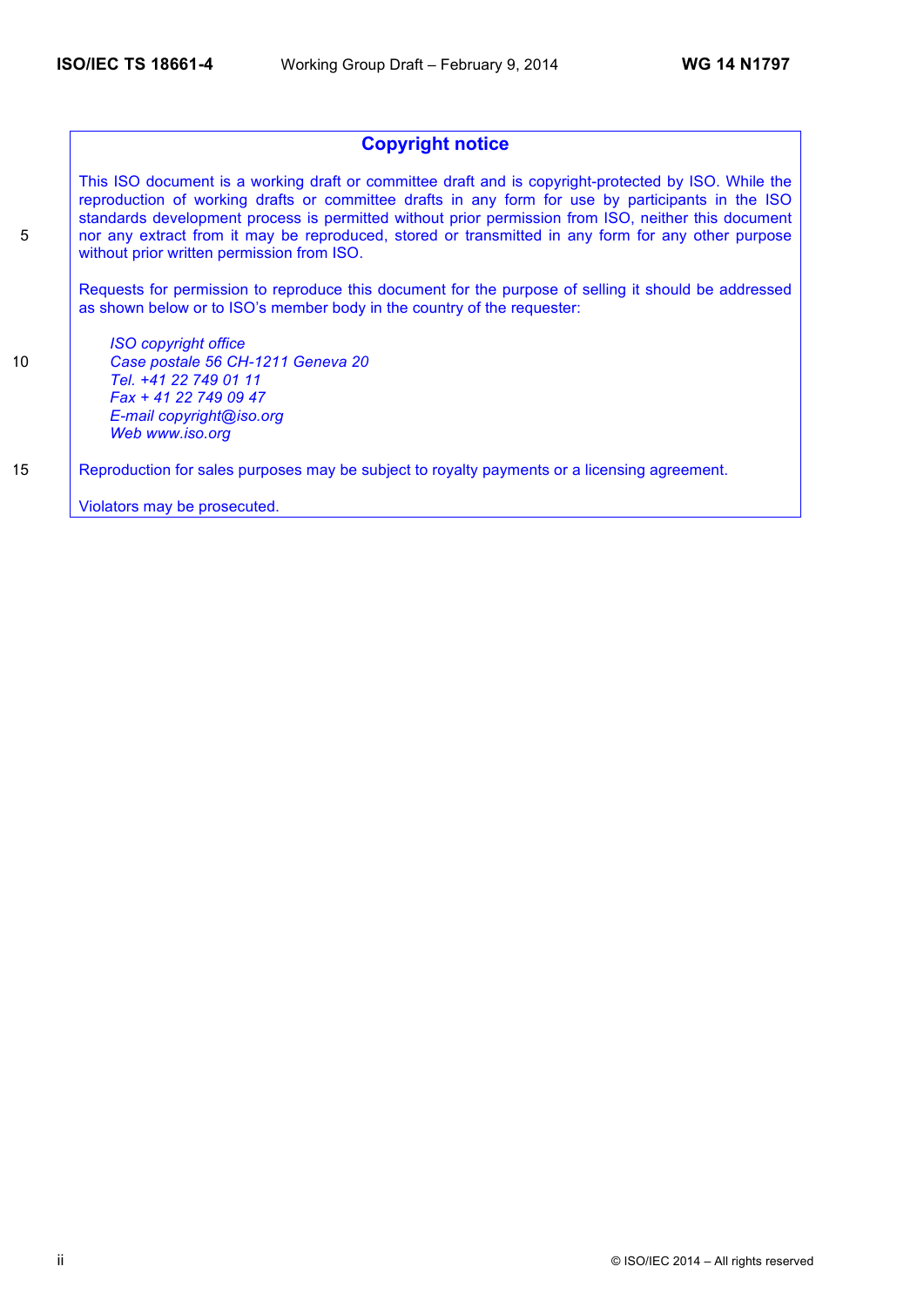# **Contents**

| 5               |                 |  |
|-----------------|-----------------|--|
|                 |                 |  |
|                 |                 |  |
|                 | 1               |  |
|                 | $\mathbf{2}$    |  |
| 10 <sup>1</sup> | 3               |  |
|                 | 4               |  |
|                 | 5<br>5.1<br>5.2 |  |
| 15              | 5.3             |  |
|                 | 6               |  |
|                 | 7               |  |
|                 | 8               |  |
|                 | 9               |  |
| 20              | 10              |  |
|                 |                 |  |
|                 |                 |  |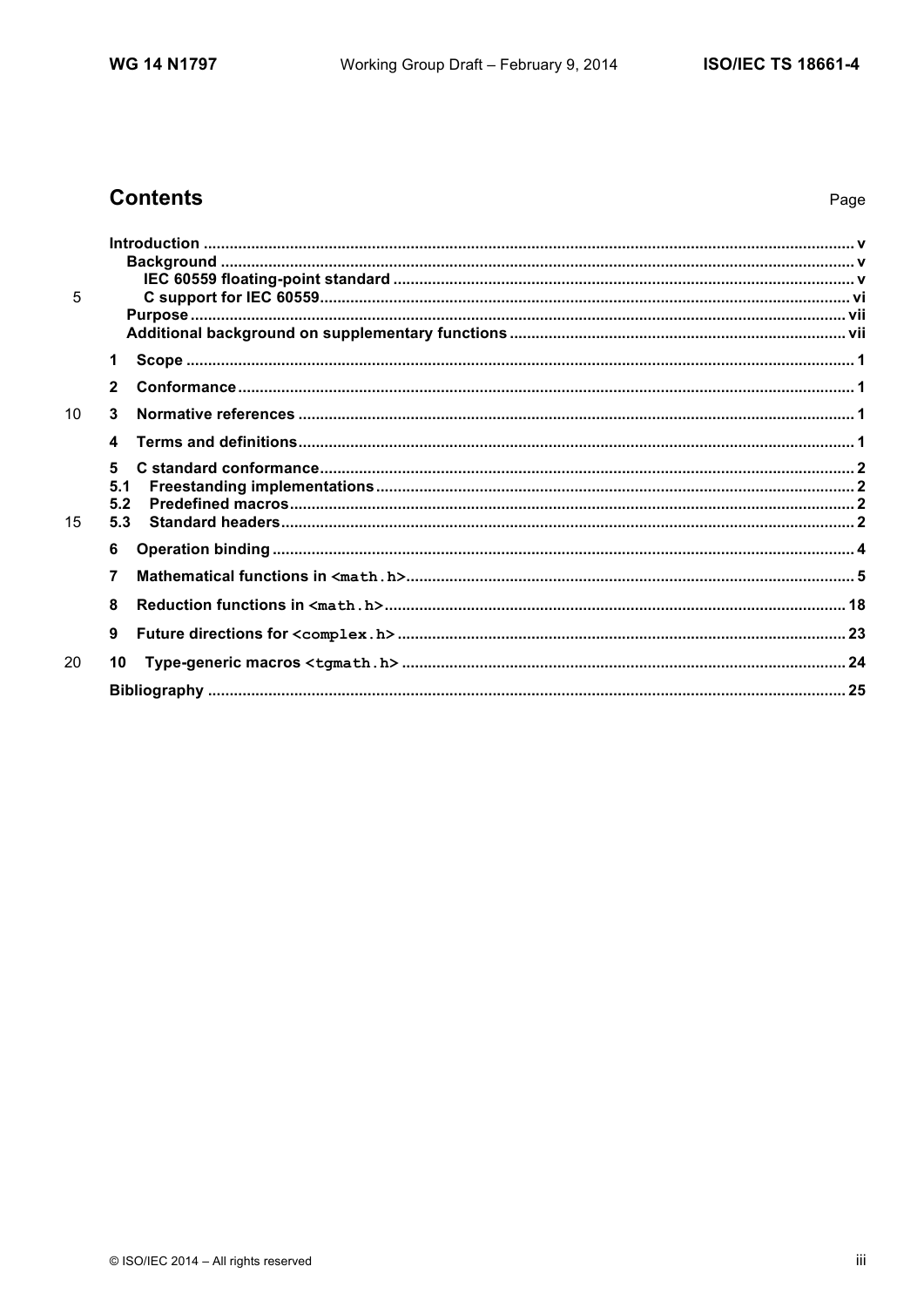# **Foreword**

ISO (the International Organization for Standardization) is a worldwide federation of national standards bodies (ISO member bodies). The work of preparing International Standards is normally carried out through ISO technical committees. Each member body interested in a subject for which a technical committee has been 5 established has the right to be represented on that committee. International organizations, governmental and non-governmental, in liaison with ISO, also take part in the work. ISO collaborates closely with the International Electrotechnical Commission (IEC) on all matters of electrotechnical standardization.

International Standards are drafted in accordance with the rules given in the ISO/IEC Directives, Part 2.

The main task of technical committees is to prepare International Standards. Draft International Standards 10 adopted by the technical committees are circulated to the member bodies for voting. Publication as an International Standard requires approval by at least 75 % of the member bodies casting a vote.

Attention is drawn to the possibility that some of the elements of this document may be the subject of patent rights. ISO shall not be held responsible for identifying any or all such patent rights.

ISO/IEC TS 18661 was prepared by Technical Committee ISO JTC 1, *Information Technology*, Subcommittee 15 SC 22, *Programming languages, their environments, and system software interfaces*.

ISO/IEC TS 18661 consists of the following parts, under the general title *Floating-point extensions for C*:

- ⎯ *Part 1: Binary floating-point arithmetic*
- ⎯ *Part 2: Decimal floating-point arithmetic*
- ⎯ *Part 3: Interchange and extended types*
- 20 ⎯ *Part 4: Supplementary functions*
	- ⎯ *Part 5: Supplementary attributes*

Part 1 updates ISO/IEC 9899:2011 (*Information technology — Programming languages, their environments and system software interfaces — Programming Language C*), Annex F in particular, to support all required features of ISO/IEC/IEEE 60559:2011 (*Information technology — Microprocessor Systems — Floating-point*  25 *arithmetic*).

Part 2 supersedes ISO/IEC TR 24732:2009 (Information technology – Programming languages, their environments and system software interfaces – Extension for the programming language C to support decimal floating-point arithmetic).

30

Parts 3-5 specify extensions to ISO/IEC 9899:2011 for features recommended in ISO/IEC/IEEE 60559:2011.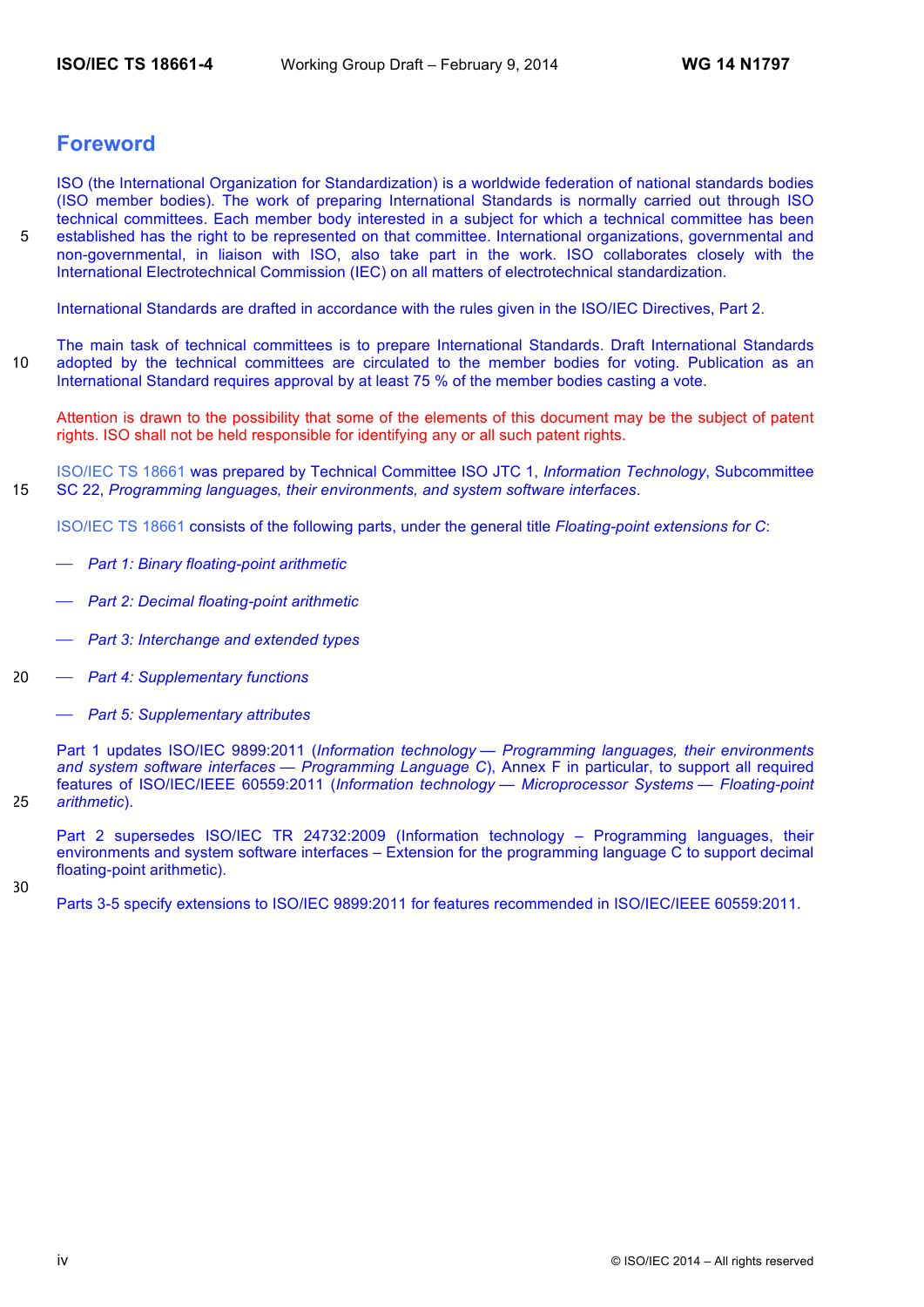# **Introduction**

# **Background**

## **IEC 60559 floating-point standard**

- The IEEE 754-1985 standard for binary floating-point arithmetic was motivated by an expanding diversity in 5 floating-point data representation and arithmetic, which made writing robust programs, debugging, and moving programs between systems exceedingly difficult. Now the great majority of systems provide data formats and arithmetic operations according to this standard. The IEC 60559:1989 international standard was equivalent to the IEEE 754-1985 standard. Its stated goals were:
- 1 Facilitate movement of existing programs from diverse computers to those that adhere to this 10 standard.
	- 2 Enhance the capabilities and safety available to programmers who, though not expert in numerical methods, may well be attempting to produce numerically sophisticated programs. However, we recognize that utility and safety are sometimes antagonists.
- 3 Encourage experts to develop and distribute robust and efficient numerical programs that are 15 portable, by way of minor editing and recompilation, onto any computer that conforms to this standard and possesses adequate capacity. When restricted to a declared subset of the standard, these programs should produce identical results on all conforming systems.
	- 4 Provide direct support for
		- a. Execution-time diagnosis of anomalies
- 20 b. Smoother handling of exceptions
	- c. Interval arithmetic at a reasonable cost
	- 5 Provide for development of
		- a. Standard elementary functions such as exp and cos
		- b. Very high precision (multiword) arithmetic
- 25 c. Coupling of numerical and symbolic algebraic computation
	- 6 Enable rather than preclude further refinements and extensions.

To these ends, the standard specified a floating-point model comprising:

*formats* – for binary floating-point data, including representations for Not-a-Number (NaN) and signed infinities and zeros

30 *operations* – basic arithmetic operations (addition, multiplication, etc.) on the format data to compose a well-defined, closed arithmetic system; also specified conversions between floating-point formats and decimal character sequences, and a few auxiliary operations

*context* – status flags for detecting exceptional conditions (invalid operation, division by zero, overflow, underflow, and inexact) and controls for choosing different rounding methods

35 The IEC 60559:2011 international standard is equivalent to the IEEE 754-2008 standard for floating-point arithmetic, which is a major revision to IEEE 754-1985.

The revised standard specifies more formats, including decimal as well as binary. It adds a 128-bit binary format to its basic formats. It defines extended formats for all of its basic formats. It specifies data interchange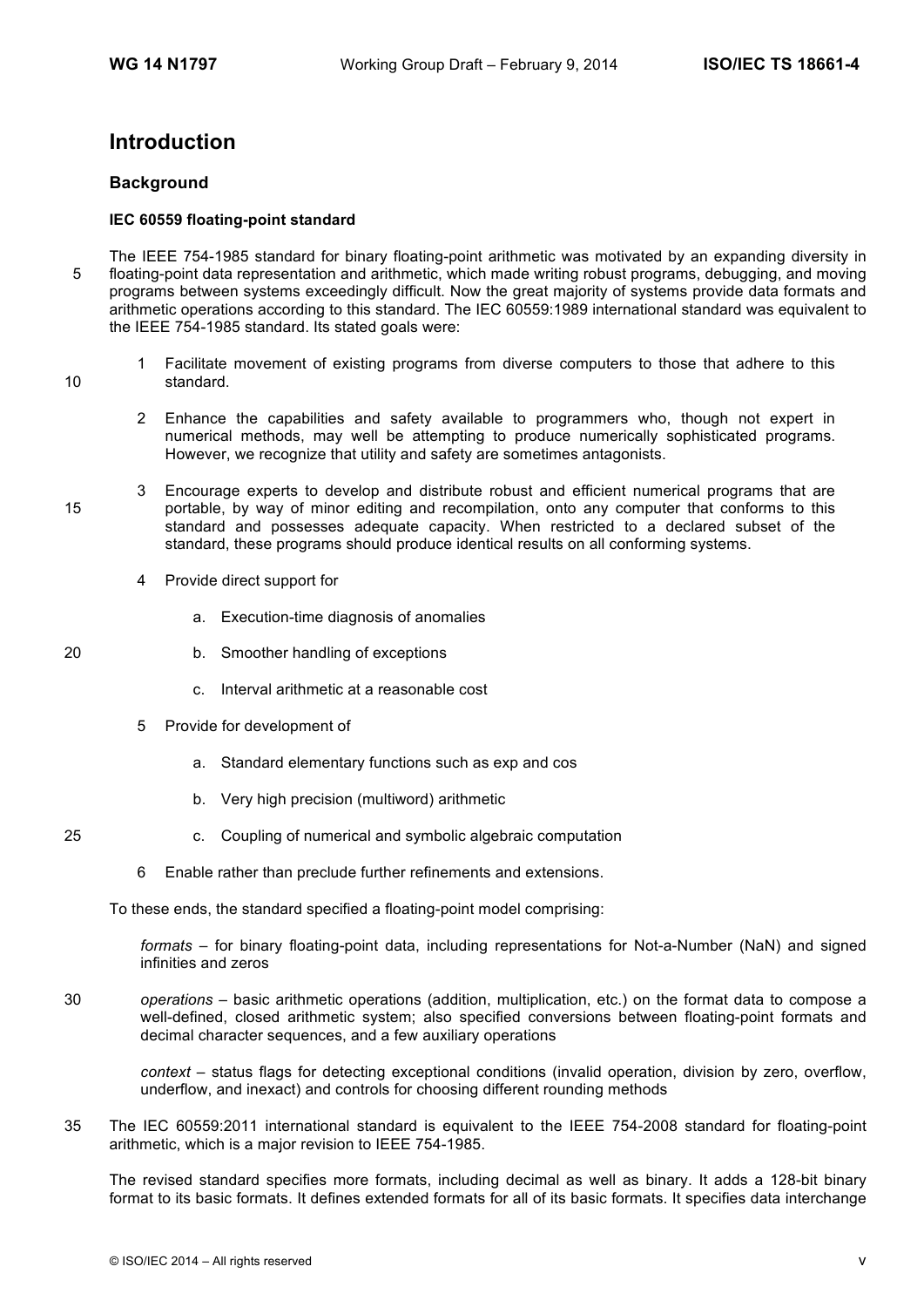formats (which may or may not be arithmetic), including a 16-bit binary format and an unbounded tower of wider formats. To conform to the floating-point standard, an implementation must provide at least one of the basic formats, along with the required operations.

- The revised standard specifies more operations. New requirements include among others arithmetic 5 operations that round their result to a narrower format than the operands (with just one rounding), more conversions with integer types, more classifications and comparisons, and more operations for managing flags and modes. New recommendations include an extensive set of mathematical functions and seven reduction functions for sums and scaled products.
- The revised standard places more emphasis on reproducible results, which is reflected in its standardization 10 of more operations. For the most part, behaviors are completely specified. The standard requires conversions between floating-point formats and decimal character sequences to be correctly rounded for at least three more decimal digits than is required to distinguish all numbers in the widest supported binary format; it fully specifies conversions involving any number of decimal digits. It recommends that transcendental functions be correctly rounded.
- 15 The revised standard requires a way to specify a constant rounding direction for a static portion of code, with details left to programming language standards. This feature potentially allows rounding control without incurring the overhead of runtime access to a global (or thread) rounding mode.

Other features recommended by the revised standard include alternate methods for exception handling, controls for expression evaluation (allowing or disallowing various optimizations), support for fully reproducible 20 results, and support for program debugging.

The revised standard, like its predecessor, defines its model of floating-point arithmetic in the abstract. It neither defines the way in which operations are expressed (which might vary depending on the computer language or other interface being used), nor does it define the concrete representation (specific layout in storage, or in a processor's register, for example) of data or context, except that it does define specific 25 encodings that are to be used for data that may be exchanged between different implementations that conform to the specification.

IEC 60559 does not include bindings of its floating-point model for particular programming languages. However, the revised standard does include guidance for programming language standards, in recognition of the fact that features of the floating-point standard, even if well supported in the hardware, are not available to 30 users unless the programming language provides a commensurate level of support. The implementation's combination of both hardware and software determines conformance to the floating-point standard.

## **C support for IEC 60559**

The C standard specifies floating-point arithmetic using an abstract model. The representation of a floatingpoint number is specified in an abstract form where the constituent components (sign, exponent, significand) 35 of the representation are defined but not the internals of these components. In particular, the exponent range, significand size, and the base (or radix) are implementation-defined. This allows flexibility for an implementation to take advantage of its underlying hardware architecture. Furthermore, certain behaviors of operations are also implementation-defined, for example in the area of handling of special numbers and in exceptions.

- 40 The reason for this approach is historical. At the time when C was first standardized, before the floating-point standard was established, there were various hardware implementations of floating-point arithmetic in common use. Specifying the exact details of a representation would have made most of the existing implementations at the time not conforming.
- Beginning with ISO/IEC 9899:1999 (C99), C has included an optional second level of specification for 45 implementations supporting the floating-point standard. C99, in conditionally normative Annex F, introduced nearly complete support for the IEC 60559:1989 standard for binary floating-point arithmetic. Also, C99's informative Annex G offered a specification of complex arithmetic that is compatible with IEC 60559:1989.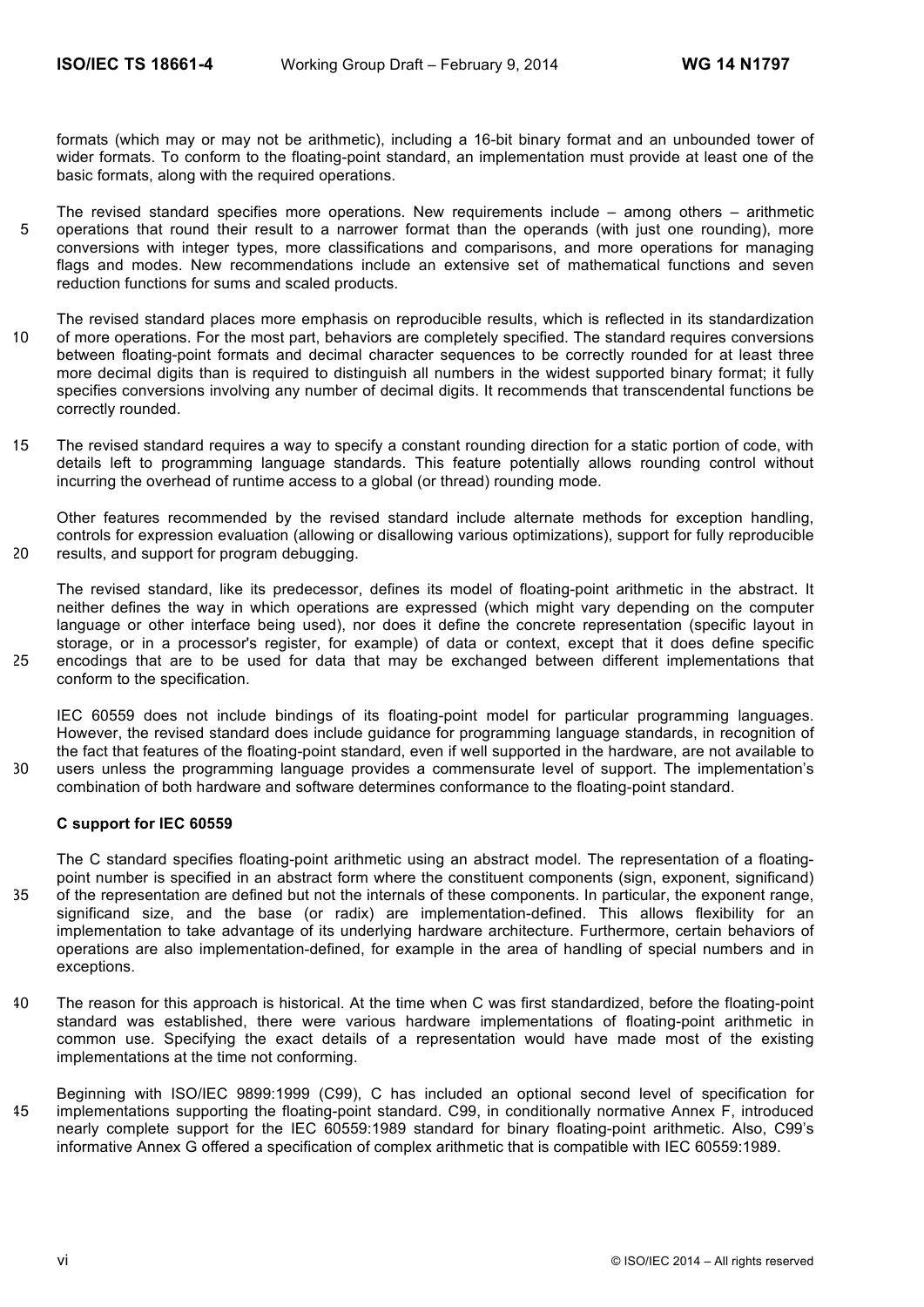ISO/IEC 9899:2011 (C11) includes refinements to the C99 floating-point specification, though is still based on IEC 60559:1989. C11 upgrades Annex G from "informative" to "conditionally normative".

ISO/IEC Technical Report 24732:2009 introduced partial C support for the decimal floating-point arithmetic in IEC 60559:2011. TR 24732, for which technical content was completed while IEEE 754-2008 was still in the 5 later stages of development, specifies decimal types based on IEC 60559:2011 decimal formats, though it does not include all of the operations required by IEC 60559:2011.

## **Purpose**

The purpose of this Technical Specification is to provide a C language binding for IEC 60559:2011, based on the C11 standard, that delivers the goals of IEC 60559 to users and is feasible to implement. It is organized 10 into five Parts.

Part 1 provides changes to C11 that cover all the requirements, plus some basic recommendations, of IEC 60559:2011 for binary floating-point arithmetic. C implementations intending to support IEC 60559:2011 are expected to conform to conditionally normative Annex F as enhanced by the changes in Part 1.

Part 2 enhances TR 24732 to cover all the requirements, plus some basic recommendations, of IEC 15 60559:2011 for decimal floating-point arithmetic. C implementations intending to provide an extension for decimal floating-point arithmetic supporting IEC 60559:2011 are expected to conform to Part 2.

Part 3 (Interchange and extended types), Part 4 (Supplementary functions), and Part 5 (Supplementary attributes) cover recommended features of IEC 60559:2011. C implementations intending to provide extensions for these features are expected to conform to the corresponding Parts.

## 20 **Additional background on supplementary functions**

This document uses the term supplementary functions to refer to functions that provide operations recommended, but not required, by IEC 60559.

IEC 60559 specifies and recommends a more extensive set of mathematical operations than C11 provides. The IEC 60559 specification is generally consistent with C11, though adds requirements for symmetry and 25 antisymmetry. This Part of Technical Specification 18661 extends the specification in Library subclause 7.12 Mathematics to include the complete set of IEC 60559 mathematical operations. For implementations conforming to Annex F, It also requires full IEC 60559 semantics, including symmetry and antisymmetry properties.

- IEC 60559 requires correct rounding for its required operations (squareRoot, fusedMultiplyAdd, etc.), and 30 recommends correct rounding for its recommended mathematical operations. This Part of Technical Specification 18661 reserves identifiers, with **cr** prefixes, for C functions corresponding to correct rounding versions of the IEC 60559 mathematical operations, which may be provided at the option of the implementation. For example, the identifier **crexp** is reserved for a correct rounding version of the **exp** function.
- 35 IEC 60559 also specifies and recommends reduction operations, which operate on vector operands. These operations, which compute sums and products, may associate in any order and may evaluate in any wider format. Hence, unlike other IEC 60559 operations, they do not have unique specified results. This Part of Technical Specification 18661 extends the specification in Library subclause 7.12 Mathematics to include functions corresponding to the IEC 60559 reduction operations. For implementations conforming to Annex F, it 40 also requires the IEC 60559 specified behavior for floating-point exceptions.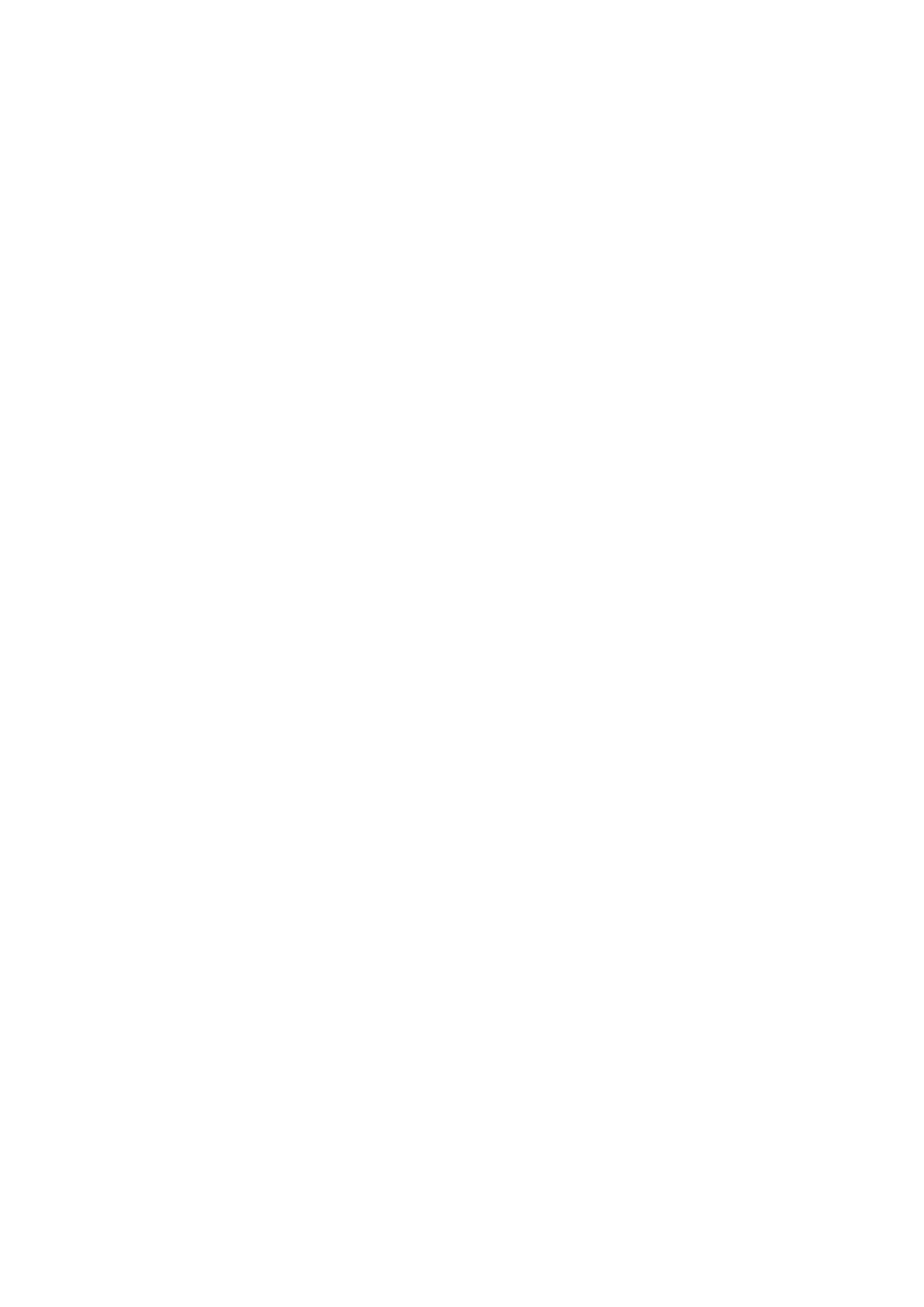# **Information Technology — Programming languages, their environments, and system software interfaces — Floating-point extensions for C — Part 4: Supplementary functions**

# **1 Scope**

5 This document, Part 4 of Technical Specification 18661, extends programming language C to include functions specified and recommended in ISO/IEC/IEEE 60559:2011.

# **2 Conformance**

An implementation conforms to Part 4 of Technical Specification 18661 if

- a) It meets the requirements for a conforming implementation of C11 with all the changes to C11 as 10 specified in Parts 1-4 of Technical Specification 18661;
	- b) It conforms to Part 1 or Part 2 (or both) of Technical Specification 18661; and
	- c) It defines **\_\_STDC\_IEC\_60559\_FUNCS\_\_** to **201**ymm**L.**

# 15 **3 Normative references**

The following referenced documents are indispensable for the application of this document. Only the editions cited apply.

ISO/IEC 9899:2011, *Information technology — Programming languages, their environments and system software interfaces — Programming Language C*

20 ISO/IEC 9899:2011/Cor.1:2012, *Technical Corrigendum 1*

ISO/IEC/IEEE 60559:2011, *Information technology — Microprocessor Systems — Floating-point arithmetic* (with identical content to IEEE 754-2008, *IEEE Standard for Floating-Point Arithmetic*. The Institute of Electrical and Electronic Engineers, Inc., New York, 2008)

ISO/IEC 18661-1:yyyy, *Information Technology — Programming languages, their environments, and system*  25 *software interfaces — Floating-point extensions for C — Part 1: Binary floating-point arithmetic*

ISO/IEC 18661-2:yyyy, *Information Technology — Programming languages, their environments, and system software interfaces — Floating-point extensions for C — Part 2: Decimal floating-point arithmetic*

ISO/IEC 18661-3:yyyy, *Information Technology — Programming languages, their environments, and system software interfaces — Floating-point extensions for C — Part 3: Interchange and extended types*

30 Changes specified in Part 4 of Technical Specification 18661 are relative to ISO/IEC 9899:2011, including *Technical Corrigendum 1* (ISO/IEC 9899:2011/Cor. 1:2012), together with the changes from Parts 1, 2, and 3 of Technical Specification 18661.

# **4 Terms and definitions**

For the purposes of this document, the terms and definitions given in ISO/IEC 9899:2011 and ISO/IEC/IEEE 35 60559:2011 and the following apply.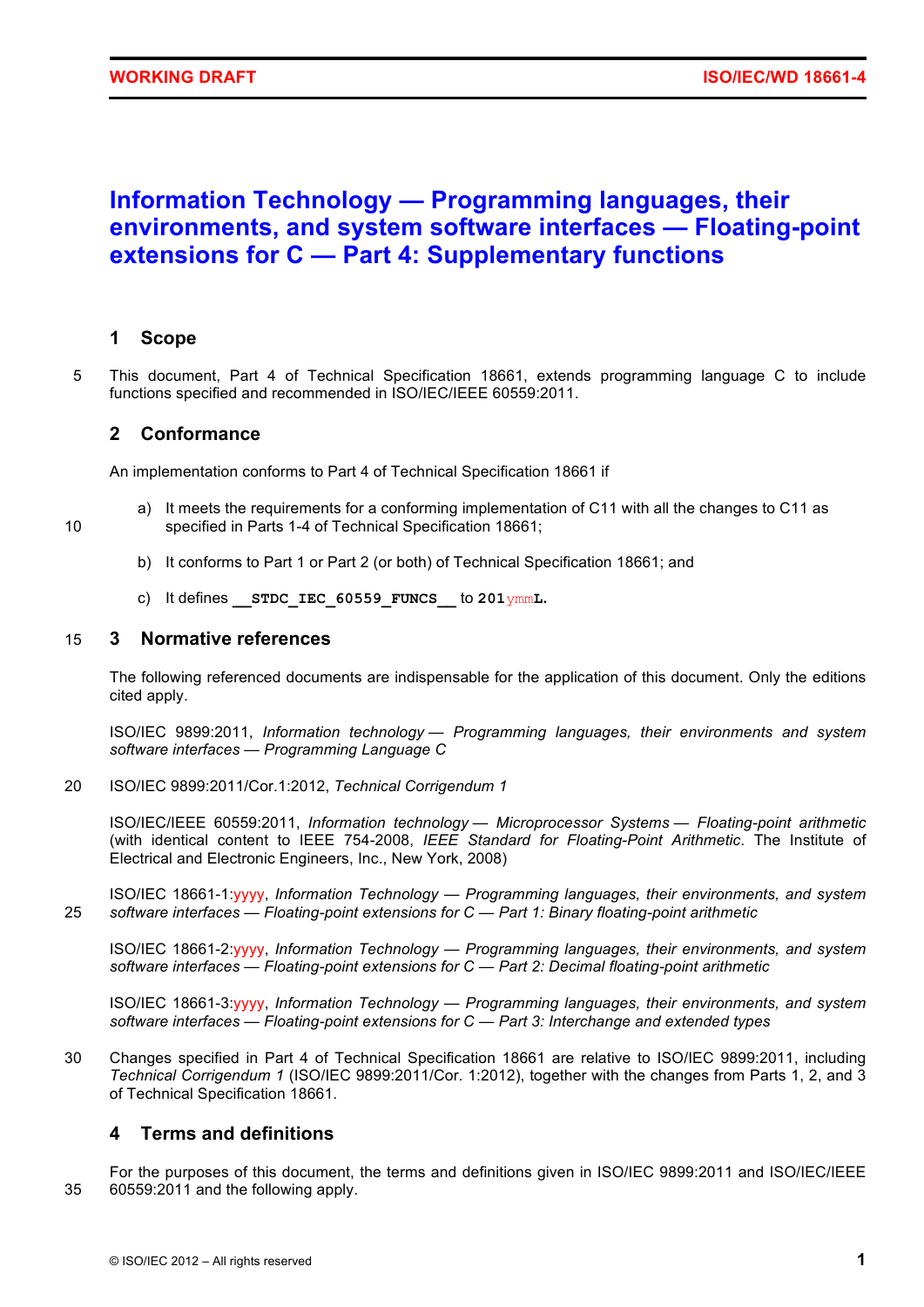**4.1**

## **C11**

standard ISO/IEC 9899:2011, *Information technology — Programming languages, their environments and system software interfaces — Programming Language C*, including *Technical Corrigendum 1* (ISO/IEC 5 9899:2011/Cor. 1:2012)

# **5 C standard conformance**

## **5.1 Freestanding implementations**

The specification in C11 + TS18661-1 + TS18661-2 + TS18661-3 allows freestanding implementations to conform to this Part of Technical Specification18661.

# 10 **5.2 Predefined macros**

# **Changes to C11 + TS18661-1 + TS18661-2 + TS18661-3:**

In 6.10.8.3#1, add:

**STDC IEC 60559 FUNCS** The integer constant 201ymmL, intended to indicate support of functions specified and recommended in IEC 60559.

#### 15 **5.3 Standard headers**

The new identifiers added to C11 library headers by this Part of Technical Specification 18661 are defined or declared by their respective headers only if **STDC WANT IEC 60559 FUNCS EXT** is defined as a macro at the point in the source file where the appropriate header is first included. The following changes to C11 + TS18661-1 + TS18661-2 + TS18661-3 list these identifiers in each applicable library subclause.

#### 20 **Changes to C11 + TS18661-1 + TS18661-2 + TS18661-3:**

After 7.12#1d, insert the paragraphs:

[1e] The following identifiers are declared only if **STDC WANT IEC 60559 FUNCS EXT** is defined as a macro at the point in the source file where **<math.h>** is first included:

|    | exp2m1     | rootnf   | sinpil          |
|----|------------|----------|-----------------|
| 25 | exp2m1f    | rootnl   | tanpi           |
|    | exp2m11    | pown     | tanpif          |
|    | exp10      | pownf    | tanpil          |
|    | exp10f     | pownl    | reduc sum       |
|    | exp101     | powr     | reduc sumf      |
| 30 | exp10m1    | powrf    | reduc suml      |
|    | exp10m1f   | powrl    | reduc sumabs    |
|    | exp10m11   | acospi   | reduc sumabsf   |
|    | logp1      | acospif  | reduc sumabsl   |
|    | logp1f     | acospil  | reduc sumsq     |
| 35 | logp11     | asinpi   | reduc sumsqf    |
|    | log2p1     | asinpif  | reduc sumsql    |
|    | log2p1f    | asinpil  | reduc sumprod   |
|    | log2p11    | atanpi   | reduc sumprodf  |
|    | log10p1    | atanpif  | reduc sumprodl  |
| 40 | log10p1f   | atanpil  | scaled_prod     |
|    | log10p11   | atan2pi  | scaled prodf    |
|    | rsqrt      | atan2pif | scaled prodl    |
|    | rsqrtf     | atan2pil | scaled prodsum  |
|    | rsqrtl     | cospi    | scaled prodsumf |
| 45 | compoundn  | cospif   | scaled prodsuml |
|    | compoundnf | cospil   | scaled proddiff |
|    |            |          |                 |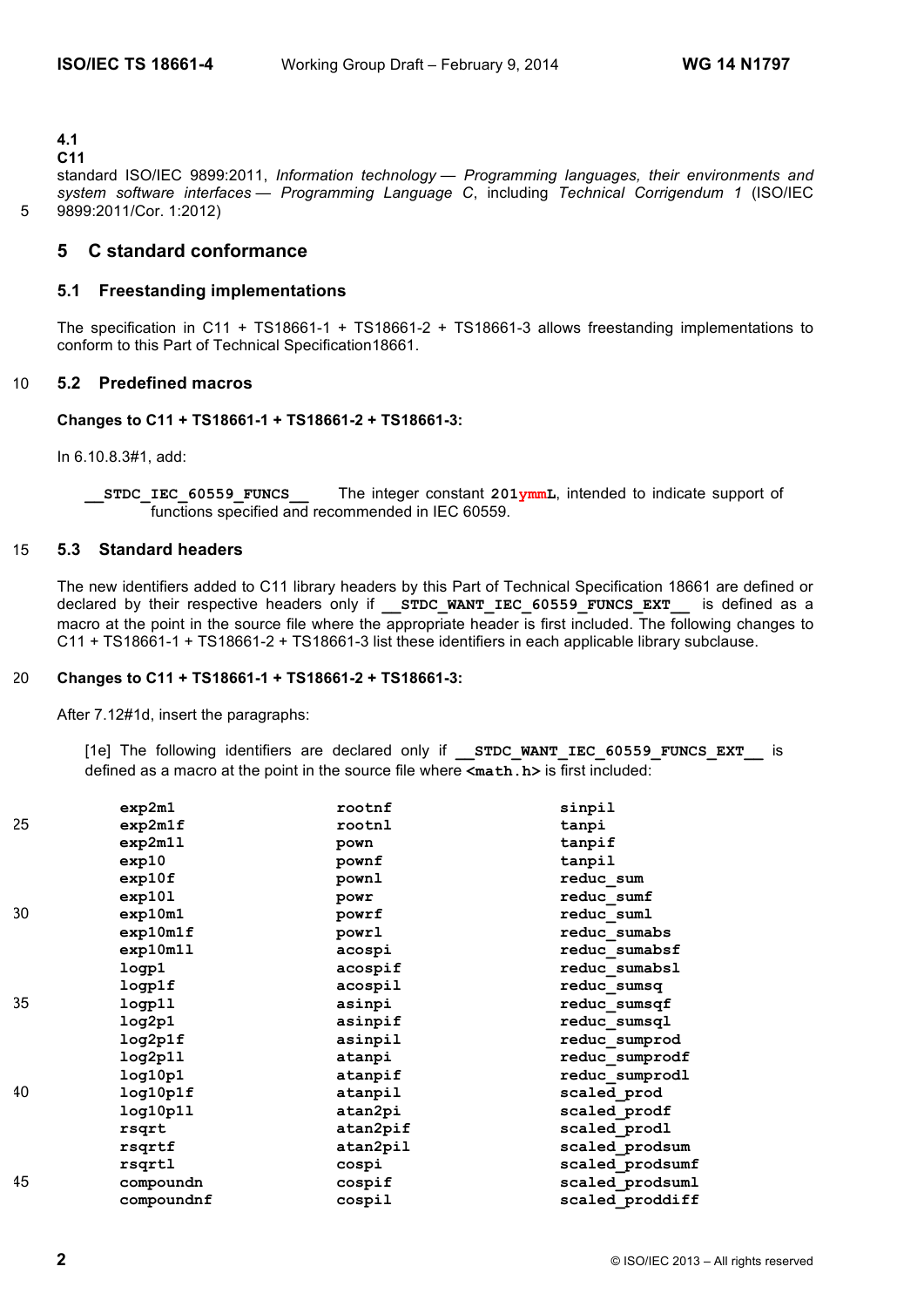| compoundnl | sinpi  | scaled proddifff |
|------------|--------|------------------|
| rootn      | sinpif | scaled proddiffl |
|            |        |                  |

[1f] The following identifiers are declared only if **\_\_STDC\_WANT\_IEC\_60559\_DFP\_EXT\_\_** and 5 **\_\_STDC\_WANT\_IEC\_60559\_FUNCS\_EXT\_\_** are defined as macros at the point in the source file where  $\leq m$ **ath. h**> is first included:

for supported types  $\Delta M$ , where N = 32, 64, and 128:

|    | exp2m1dN    | powndN     | tanpidN           |
|----|-------------|------------|-------------------|
|    | exp10dN     | powrdN     | reduc sumdN       |
| 10 | exp10m1dN   | acospidN   | reduc sumabsdN    |
|    | logp1dN     | asinpidN   | reduc sumsqdN     |
|    | log2p1dN    | at a npidN | reduc sumproddN   |
|    | log10p1dN   | atan2pidN  | scaled proddN     |
|    | rsqrtdN     | cospidN    | scaled prodsumdN  |
| 15 | compoundndN | sinpidN    | scaled proddiffdN |
|    | rootndN     |            |                   |

[1g] The following identifiers are declared only if **STDC WANT IEC 60559 TYPES EXT** and **\_\_STDC\_WANT\_IEC\_60559\_FUNCS\_EXT\_\_** are defined as macros at the point in the source file where  $\leq$ **math.h**> is first included:

#### 20 for supported types **Float***N*:

|    | exp2m1fN   | pownfN         | $t$ anpif $N$     |
|----|------------|----------------|-------------------|
|    | exp10fN    | powrfN         | reduc sumfN       |
|    | exp10m1fN  | acospifN       | reduc sumabsfN    |
| 25 | logp1fN    | asinpifN       | reduc sumsqf $N$  |
|    | log2p1fN   | $at$ anpif $N$ | reduc sumprodfN   |
|    | log10p1fN  | atan2pifN      | scaled prodfN     |
|    | rsqrtfN    | cospifN        | scaled prodsumfN  |
|    | compoundfN | $s$ inpif $N$  | scaled proddifffN |
| 30 | rootnfN    |                |                   |

#### for supported types **\_Float***N***x**:

|    | exp2m1fNx        | pownf Nx         | tanpifNx           |
|----|------------------|------------------|--------------------|
|    | $exp10f\sqrt{x}$ | powrfNx          | reduc sumfNx       |
|    | exp10m1fNx       | acospifNx        | reduc sumabsfNx    |
| 35 | $logp1f$ /x      | asinpifNx        | reduc sumsqfNx     |
|    | log2p1fNx        | $at$ anpif $N$ x | reduc sumprodfNx   |
|    | log10p1fNx       | atan2pifNx       | scaled prodfNx     |
|    | rsqrtNx          | cospif Nx        | scaled prodsumfNx  |
|    | compoundnf Nx    | $s$ inpif $N$ x  | scaled proddifffNx |
| 40 | rootnfNx         |                  |                    |

for supported types  $DecimalN$ , where  $N \neq 32$ , 64, and 128:

|    | exp2m1dN  | powndN      | tanpidN           |  |
|----|-----------|-------------|-------------------|--|
|    | exp10dN   | powrdN      | reduc sumdN       |  |
|    | exp10m1dN | acospidN    | reduc sumabsd $N$ |  |
| 45 | logp1dN   | asinpid $N$ | reduc sumsqdN     |  |
|    | log2p1dN  | at a npidN  | reduc sumproddN   |  |
|    | log10p1dN | atan2pidN   | scaled proddN     |  |
|    | rsgrtdN   | cospidN     | scaled prodsumdN  |  |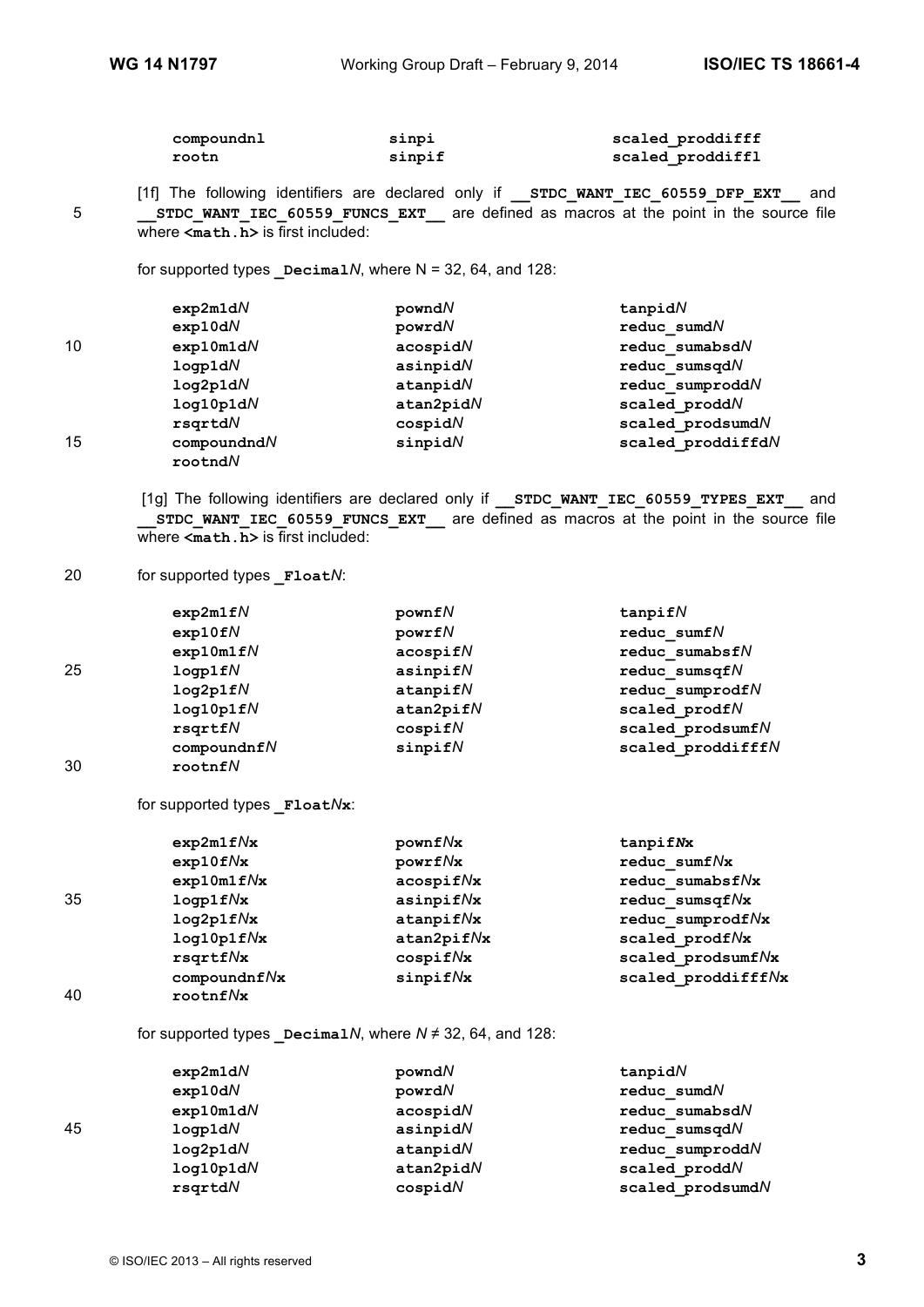|    | compoundndN<br>rootndN         | sinpidN    | scaled proddiffdN  |
|----|--------------------------------|------------|--------------------|
|    | for supported types DecimalNx: |            |                    |
|    | exp2m1dNx                      | powndNx    | $t$ anpid $N$ x    |
| 5  | $exp10d\sqrt{x}$               | powrdNx    | reduc sumdNx       |
|    | exp10m1dNx                     | acospidNx  | reduc sumabsdNx    |
|    | logp1dNx                       | asinpidNx  | reduc sumsqd/x     |
|    | log2p1dNx                      | atanpidNx  | reduc sumprodd/vx  |
|    | log10p1dNx                     | atan2pidNx | scaled prodd/x     |
| 10 | rsqrtdNx                       | cospidNx   | scaled prodsumd/x  |
|    | compoundndNx<br>rootndNx       | sinpidNx   | scaled proddiffdNx |

After 7.25#1c, insert the paragraph:

[1d] The following identifiers are defined as type-generic macros only if 15 **\_\_STDC\_WANT\_IEC\_60559\_FUNCS\_EXT\_\_** is defined as a macro at the point in the source file where **<tgmath.h>** is first included:

|    | exp2m1  | rsqrt     | asinpi  |
|----|---------|-----------|---------|
|    | exp10   | compoundn | atanpi  |
|    | exp10m1 | rootn     | atan2pi |
| 20 | logp1   | pown      | cospi   |
|    | log2p1  | powr      | sinpi   |
|    | log10p1 | acospi    | tanpi   |

# **6 Operation binding**

The following changes to C11 + TS18661-1 + TS18661-2 + TS18661-3 show how functions in C11 and in this 25 Part of Technical Specification 18661 provide operations recommended in IEC 60559.

# **Changes to C11 + TS18661-1 + TS18661-2 + TS18661-3:**

After F.3#22, add:

[23] The C functions in the following table provide operations recommended by IEC 60559 and similar operations. Correct rounding, which IEC 60559 specifies for its operations (except for the reduction 30 operations), is not required for the C functions in the table. See also 7.31.6a.

| IEC 60559 operation | <b>C</b> function             | <b>Clauses - C11</b> |
|---------------------|-------------------------------|----------------------|
| exp                 | exp                           | 7.12.6.1, F.10.3.1   |
| expm1               | expm1                         | 7.12.6.3, F.10.3.3   |
| exp2                | exp2                          | 7.12.6.2, F.10.3.2   |
| exp2m1              | exp2m1                        | 7.12.6.14, F.10.3.14 |
| exp10               | exp10                         | 7.12.6.15, F.10.3.15 |
| exp10m1             | exp10m1                       | 7.12.6.16, F.10.3.16 |
| log                 | 1 <sub>oq</sub>               | 7.12.6.7, F.10.3.7   |
| log <sub>2</sub>    | 1 <sub>0</sub> q <sub>2</sub> | 7.12.6.10, F.10.3.10 |
| log <sub>10</sub>   | 1 <sub>0</sub> q10            | 7.12.6.8, F.10.3.8   |
| logp1               | log1p, logp1                  | 7.12.6.9, F.10.3.9   |
| log2p1              | log2p1                        | 7.12.6.17, F.10.3.17 |
| log10p1             | log10p1                       | 7.12.6.18, F.10.3.18 |
| hypot               | hypot                         | 7.12.7.3, F.10.4.3   |
| rSqrt               | rsqrt                         | 7.12.7.6, F.10.4.6   |
| compound            | compoundn                     | 7.12.7.7, F.10.4.7   |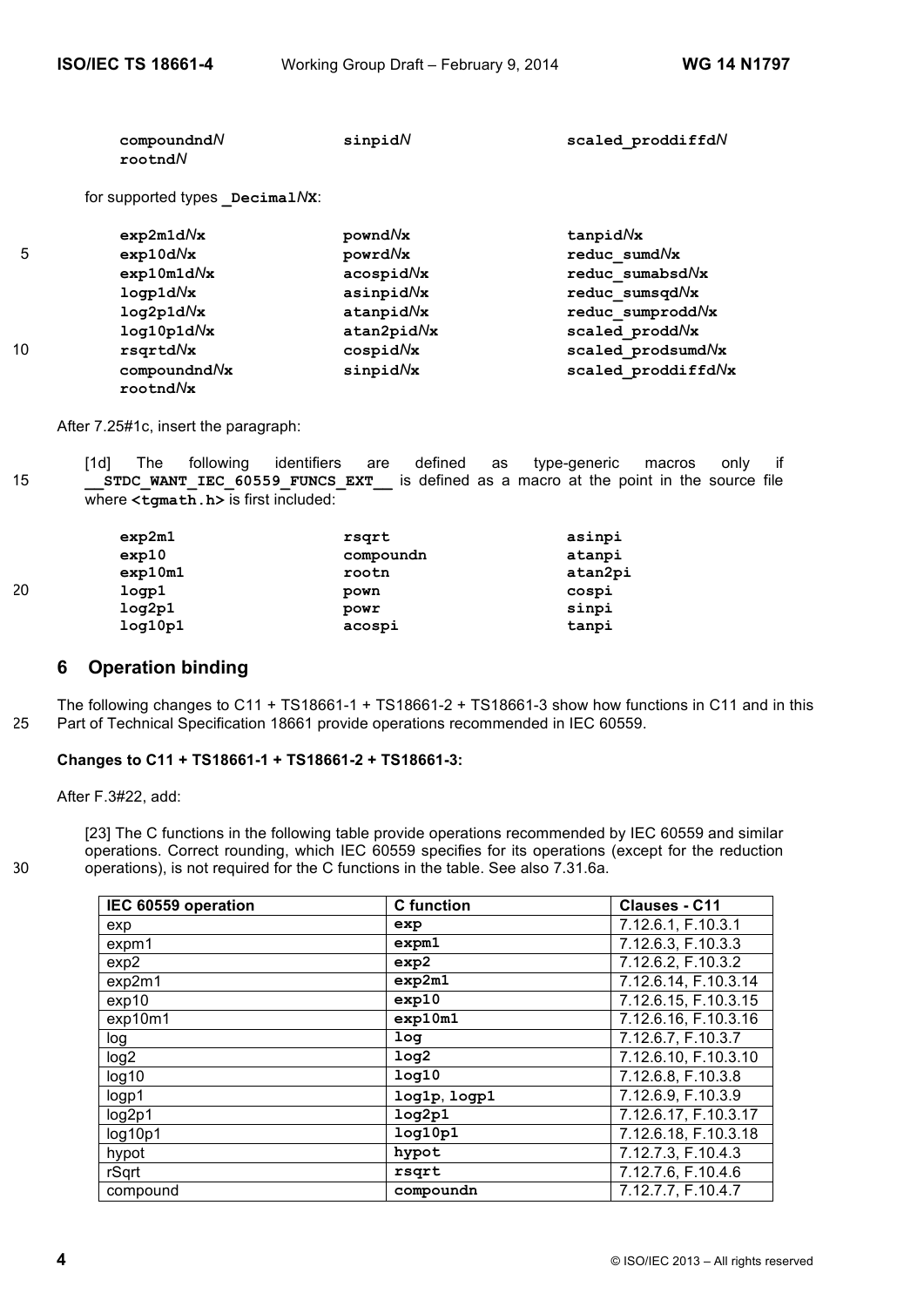| rootn          | rootn           | 7.12.7.8, F.10.4.8   |
|----------------|-----------------|----------------------|
| pown           | pown            | 7.12.7.9, F.10.4.9   |
| pow            | pow             | 7.12.7.4, F.10.4.4   |
| powr           | powr            | 7.12.7.10, F.10.4.10 |
| sin            | sin             | 7.12.4.6, F.10.1.6   |
| <b>COS</b>     | cos             | 7.12.4.5, F.10.1.5   |
| tan            | tan             | 7.12.4.7, F.10.1.7   |
| sinPi          | sinpi           | 7.12.4.13, F.10.1.13 |
| cosPi          | cospi           | 7.12.4.12, F.10.1.12 |
|                | tanpi           | 7.12.4.14, F.10.1.14 |
|                | asinpi          | 7.12.4.9, F.10.1.9   |
|                | acospi          | 7.12.4.8, F.10.1.8   |
| atanPi         | atanpi          | 7.12.4.10, F.10.1.10 |
| atan2Pi        | atan2pi         | 7.12.4.11, F.10.1.11 |
| asin           | asin            | 7.12.4.2, F.10.1.2   |
| acos           | acos            | 7.12.4.1, F.10.1.1   |
| atan           | atan            | 7.12.4.3, F.10.1.3   |
| atan2          | atan2           | 7.12.4.4, F.10.1.4   |
| sinh           | sinh            | 7.12.5.5, F.10.2.5   |
| cosh           | cosh            | 7.12.5.4, F.10.2.4   |
| tanh           | tanh            | 7.12.5.6, F.10.2.6   |
| asinh          | asinh           | 7.12.5.2, F.10.2.2   |
| acosh          | acosh           | 7.12.5.1, F.10.2.1   |
| atanh          | atanh           | 7.12.5.3, F.10.2.3   |
| sum            | reduc sum       | 7.12.13a.1,          |
|                |                 | F.10.10a.1           |
| dot            | reduc sumprod   | 7.12.13a.4,          |
|                |                 | F.10.10a.4           |
| sumSquare      | reduc sumsq     | 7.12.13a.3,          |
|                |                 | F.10.10a.3           |
| sumAbs         | reduc sumabs    | 7.12.13a.2           |
|                |                 | F.10.13a.2           |
| scaledProd     | scaled prod     | 7.12.13a.5,          |
|                |                 | F.10.10a.5           |
| scaledProdSum  | scaled prodsum  | 7.12.13a.6,          |
|                |                 | F.10.10a.6           |
| scaledProdDiff | scaled proddiff | 7.12.13a.7,          |
|                |                 | F.10.10a.7           |

# **7 Mathematical functions in <math.h>**

This clause specifies changes to C11 + TS18661-1 + TS18661-2 + TS18661-3 to include functions that support mathematical operations recommended by IEC 60559. The changes reserve names for correct 5 rounding versions of the functions. IEC 60559 recommends support for the correct rounding functions. The changes also include support for the symmetry and antisymmetry properties that IEC 60559 specifies for mathematical functions.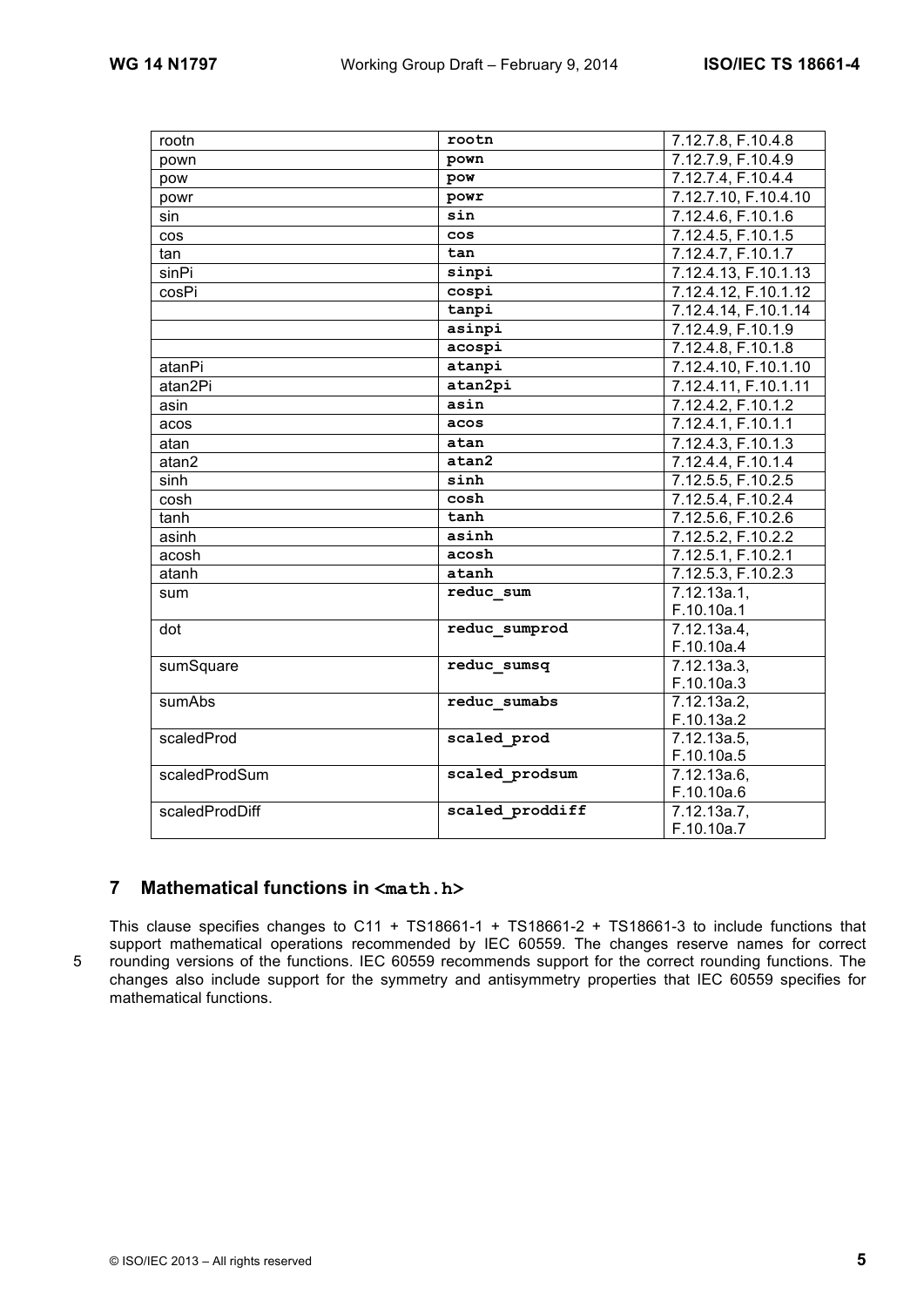#### **Changes to C11 + TS18661-1 + TS18661-2 + TS18661-3:**

After 7.12.4.7, insert the following:

#### **7.12.4.8 The acospi functions**

#### **Synopsis**

```
5 [1] #define __STDC_WANT_IEC_60559_FUNCS_EXT__
           #include <math.h>
           double acospi(double x);
           float acospif(float x);
           long double acospil(long double x);
10 _FloatN acospifN(_FloatN x);
           _FloatNx acospifNx(_FloatNx x);
           _DecimalN acospidN(_DecimalN x);
           _DecimalNx acospidNx(_DecimalNx x);
```
#### 15 **Description**

[2] The **acospi** functions compute the arc cosine of **x**, divided by *π*, thus measuring the angle in halfrevolutions. A domain error occurs for arguments not in the interval [−1, +1].

#### **Returns**

[3] The **acospi** functions return arccos(**x)/***π*, in the interval [0, 1].

#### 20 **7.12.4.9 The asinpi functions**

#### **Synopsis**

```
[1] #define __STDC_WANT_IEC_60559_FUNCS_EXT__
           #include <math.h>
           double asinpi(double x);
25 float asinpif(float x);
          long double asinpil(long double x);
          _FloatN asinpifN(_FloatN x);
          _FloatNx asinpifNx(_FloatNx x);
           _DecimalN asinpidN(_DecimalN x);
30 _DecimalNx asinpidNx(_DecimalNx x);
```
#### **Description**

[2] The **asinpi** functions compute the arc sine of **x**, divided by *π*, thus measuring the angle in halfrevolutions. A domain error occurs for arguments not in the interval [−1, +1]. A range error occurs if 35 the magnitude of nonzero **x** is too small.

#### **Returns**

[3] The **asinpi** functions return arcsin(**x**) / *π*, in the interval [−1/2, +1/2].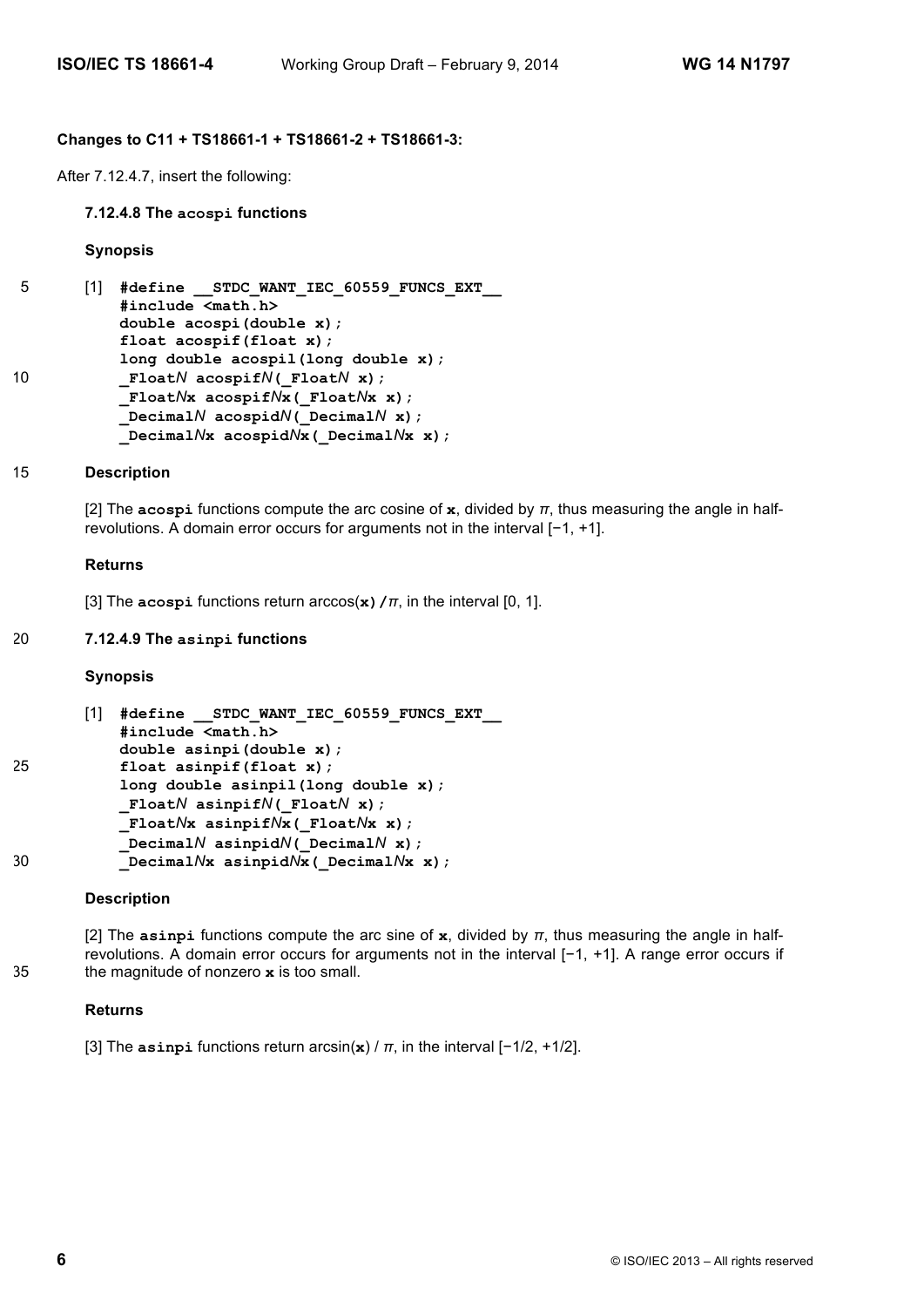## **7.12.4.10 The atanpi functions**

#### **Synopsis**

|    | [1] | #define STDC WANT IEC 60559 FUNCS EXT          |
|----|-----|------------------------------------------------|
|    |     | #include <math.h></math.h>                     |
| 5  |     | double atanpi (double x) ;                     |
|    |     | float atanpif(float $x$ );                     |
|    |     | long double atanpil (long double x);           |
|    |     | FloatN atanpifN( FloatN x);                    |
|    |     | FloatNx atanpifNx (FloatNx x) ;                |
| 10 |     | Decimal $N$ atanpid $N$ ( Decimal $N$ x);      |
|    |     | Decimal $N$ x atanpid $N$ x (Decimal $N$ x x); |

## **Description**

[2] The **atanpi** functions compute the arc tangent of **x**, divided by *π*, thus measuring the angle in 15 half-revolutions. A range error occurs if the magnitude of nonzero **x** is too small.

#### **Returns**

[3] The **atanpi** functions return arctan(**x**) / *π*, in the interval [−1/2, +1/2].

# **7.12.4.11 The atan2pi functions**

## **Synopsis**

| 20 | #define STDC WANT IEC 60559 FUNCS EXT                            |
|----|------------------------------------------------------------------|
|    | #include <math.h></math.h>                                       |
|    | double atan2pi(double y, double x);                              |
|    | float atan2pif(float $y$ , float $x$ );                          |
|    | long double atan2pil(long double $y$ , long double $x$ );        |
| 25 | FloatN atan2pifN(FloatN $y$ , FloatN x);                         |
|    | FloatNx atan2pifNx(FloatNx $y$ , FloatNx x);                     |
|    | Decimal $N$ atan2pid $N$ ( Decimal $N$ $y$ , Decimal $N$ $x$ );  |
|    | Decimal $N$ x atan2pid $N$ x (Decimal $N$ x y, Decimal $N$ x x); |

## 30 **Description**

[2] The **atan2pi** functions compute the angle, measured in half-revolutions, subtended at the origin by the point (**x***,* **y**) and the positive *x*-axis. Thus, **atan2pi** computes arctan(**y**/**x**) / *π*, in the range [−1, +1]. A domain error may occur if both arguments are zero. A range error occurs if x is positive and the magnitude of nonzero **y**/**x** is too small.

#### 35 **Returns**

[3] The **atan2pi** functions return the computed angle, in the interval [−1, +1].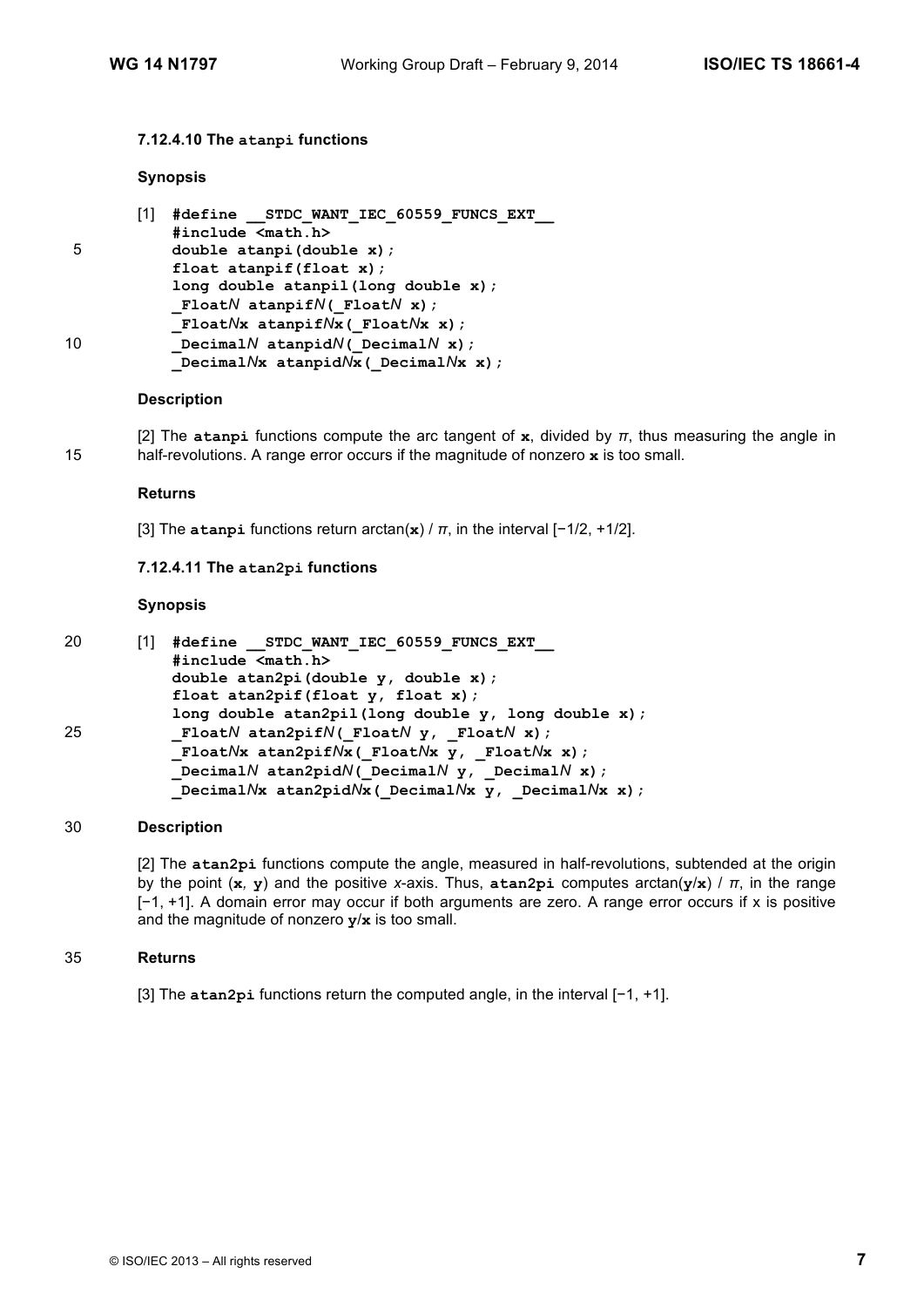# **7.12.4.12 The cospi functions**

# **Synopsis**

```
[1] #define __STDC_WANT_IEC_60559_FUNCS_EXT__
          #include <math.h>
5 double cospi(double x);
          float cospif(float x);
          long double cospil(long double x);
          _FloatN cospifN(_FloatN x);
          _FloatNx cospifNx(_FloatNx x);
10 _DecimalN cospidN(_DecimalN x);
          _DecimalNx cospidNx(_DecimalNx x);
```
# **Description**

[2] The **cospi** functions compute the cosine of *π* × **x**, thus regarding **x** as a measurement in half-15 revolutions.

## **Returns**

[3] The **cospi** functions return cos(*π* × **x**).

## **7.12.4.13 The sinpi functions**

## **Synopsis**

```
20 [1] #define STDC WANT IEC 60559 FUNCS EXT
           #include <math.h>
          double sinpi(double x);
           float sinpif(float x);
          long double sinpil(long double x);
25 _FloatN sinpifN(_FloatN x);
          _FloatNx sinpifNx(_FloatNx x);
          _DecimalN sinpidN(_DecimalN x);
          _DecimalNx sinpidNx(_DecimalNx x);
```
# 30 **Description**

[2] The **sinpi** functions compute sine of *π* × **x**, thus regarding **x** as a measurement in halfrevolutions.

## **Returns**

```
[3] The sinpi functions return sin(π × x).
```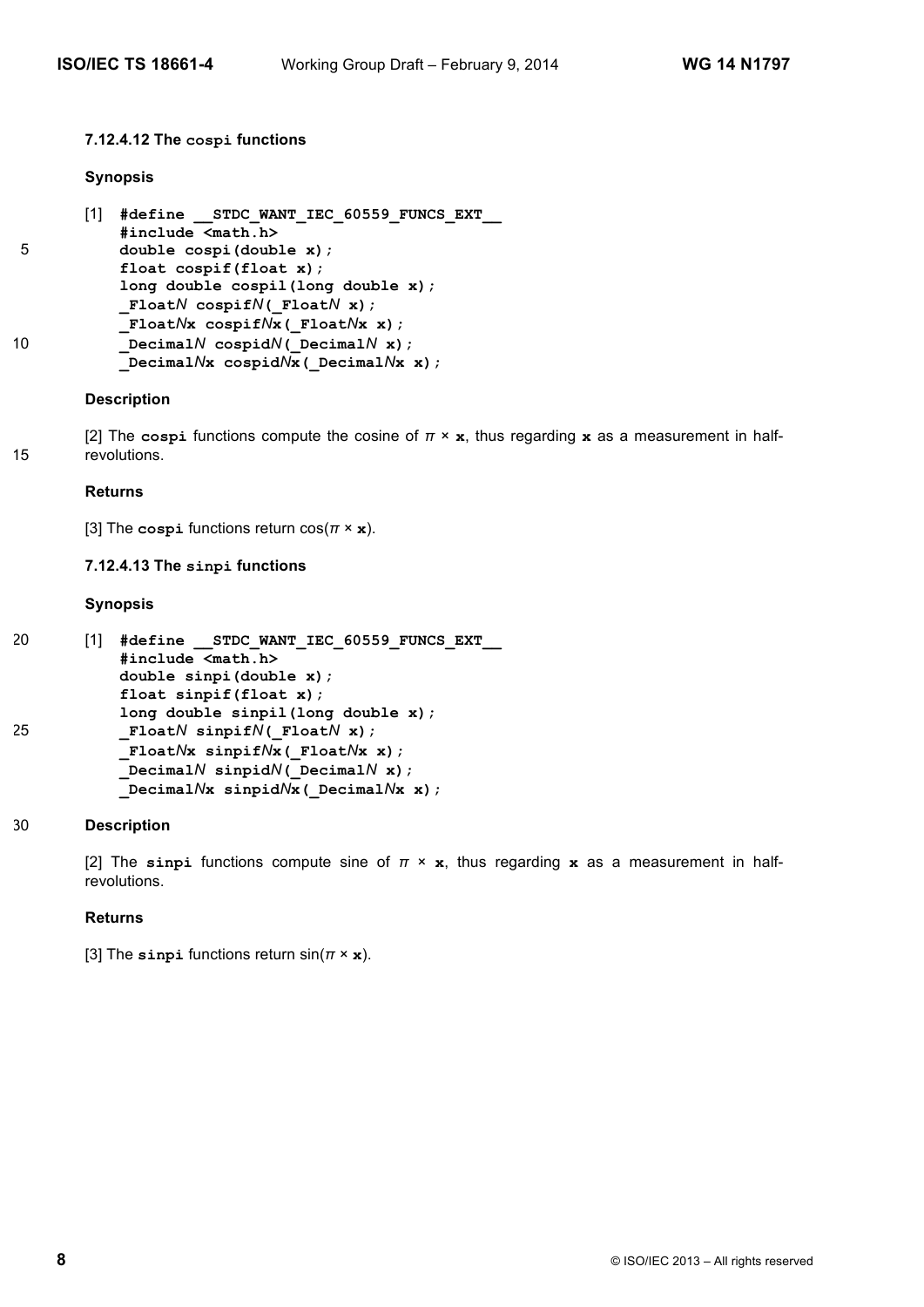## **7.12.4.14 The tanpi functions**

## **Synopsis**

|    | [1] | #define STDC WANT IEC 60559 FUNCS EXT         |
|----|-----|-----------------------------------------------|
|    |     | #include <math.h></math.h>                    |
| 5  |     | double tanpi(double x);                       |
|    |     | float $t$ anpif(float x);                     |
|    |     | long double tanpil(long double x);            |
|    |     | FloatN tanpifN( FloatN x);                    |
|    |     | FloatNx tanpifNx (FloatNx x) ;                |
| 10 |     | Decimal $N$ tanpid $N$ ( Decimal $N$ x);      |
|    |     | Decimal $N$ x tanpid $N$ x (Decimal $N$ x x); |

## **Description**

[2] The **tanpi** functions compute the tangent of *π* × **x**, thus regarding **x** as a measurement in half-15 revolutions. A pole error may occur for arguments *n* + 1/2, for integers *n*.

#### **Returns**

[3] The **tanpi** functions return  $\tan(\pi \times \mathbf{x})$ .

In 7.12.6.9, replace the subclause title:

# **7.12.6.9 The log1p functions**

20 with:

## **7.12.6.9 The log1p and logp1 functions**

In 7.12.6.9#1, append to the Synopsis:

```
#define __STDC_WANT_IEC_60559_FUNCS_EXT__
          double logp1(double x);
25 float logp1f(float x);
          long double logp1l(long double x);
           _FloatN logp1fN(_FloatN x);
           _FloatNx logp1fNx(_FloatNx x);
           _DecimalN logp1dN(_DecimalN x);
30 _DecimalNx logp1dNx(_DecimalNx x);
```
In 7.12.6.9#2, replace the first sentence:

The **log1p** functions compute the base-*e* (natural) logarithm of 1 plus the argument.

with:

The **log1p** functions are equivalent to the **logp1** functions. These functions compute the base-*e*  35 (natural) logarithm of 1 plus the argument.

Replace 7.12.6.9#3:

[3] The  $\text{log1p}$  functions return  $\log_e(1 + \mathbf{x})$ .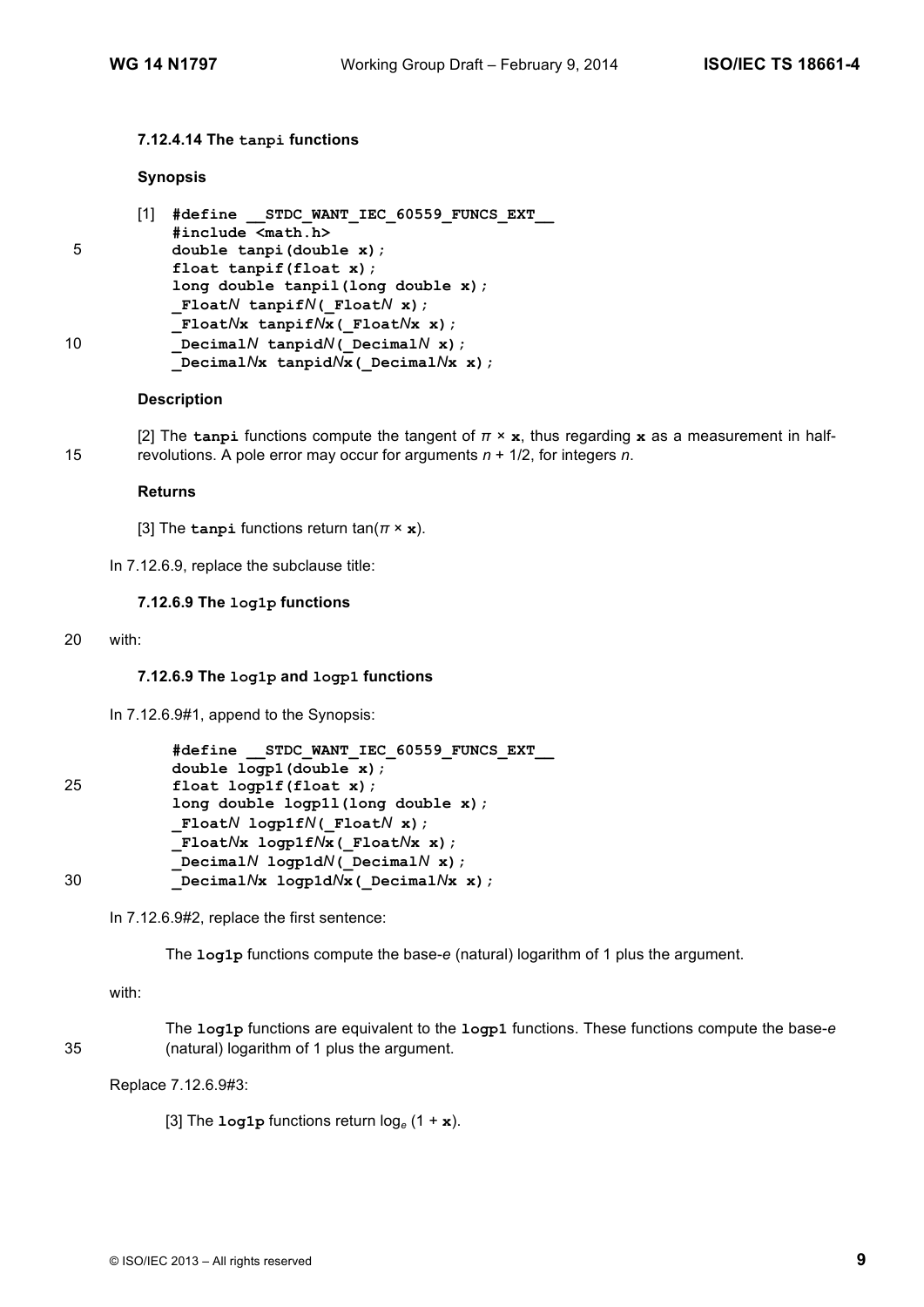with:

[3] These functions return log*<sup>e</sup>* (1 + **x**).

In F.10.3.9, replace the subclause title:

## **F.10.3.9 The log1p functions**

5 with:

## **F.10.3.9 The log1p and logp1 functions**

After 7.12.6.13, insert the following:

#### **7.12.6.14 The exp2m1 functions**

#### **Synopsis**

```
10 [1] #define STDC WANT IEC 60559 FUNCS EXT
           #include <math.h>
           double exp2m1(double x);
           float exp2m1f(float x);
          long double exp2m1l(long double x);
15 _FloatN exp2m1fN(_FloatN x);
          _FloatNx exp2m1fNx(_FloatNx x);
          _DecimalN exp2m1dN(_DecimalN x);
          _DecimalNx exp2m1dNx(_DecimalNx x);
```
# 20 **Description**

[2] The **exp2m1** functions compute the base-2 exponential of the argument, minus 1. A range error occurs if finite **x** is too large or if the magnitude of nonzero **x** is too small.

#### **Returns**

[3] The **exp2m1** functions return 2**<sup>x</sup>** − 1.

## 25 **7.12.6.15 The exp10 functions**

#### **Synopsis**

```
[1] #define __STDC_WANT_IEC_60559_FUNCS_EXT__
           #include <math.h>
          double exp10(double x);
30 float exp10f(float x);
          long double exp10l(long double x);
          _FloatN exp10fN(_FloatN x);
          _FloatNx exp10fNx(_FloatNx x);
           _DecimalN exp10dN(_DecimalN x);
35 _DecimalNx exp10dNx(_DecimalNx x);
```
#### **Description**

[2] The **exp10** functions compute the base-10 exponential of the argument. A range error occurs if the magnitude of finite **x** is too large.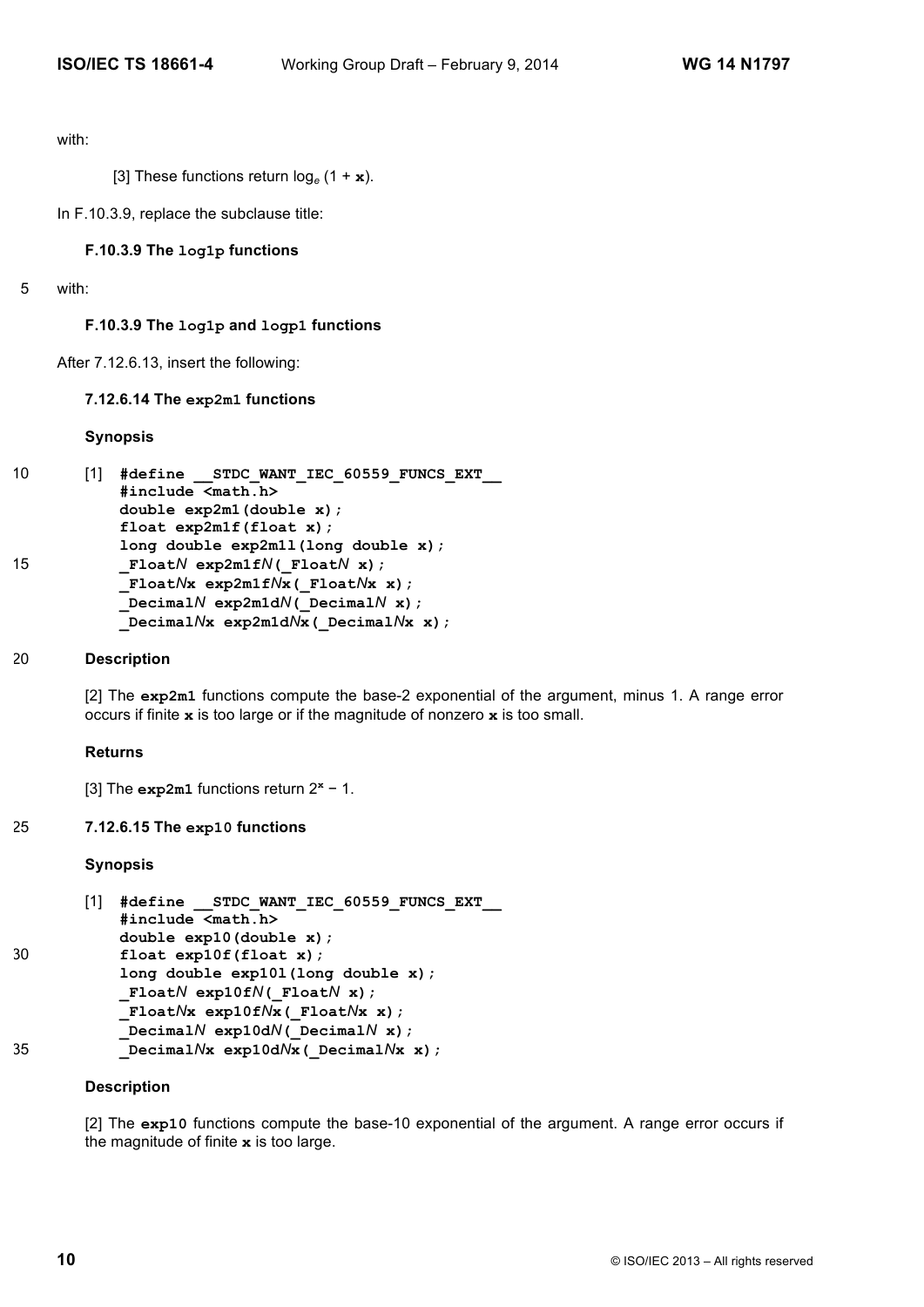#### **Returns**

[3] The **exp10** functions return 10**<sup>x</sup>** .

#### **7.12.6.16 The exp10m1 functions**

#### **Synopsis**

| 5  | #define STDC WANT IEC 60559 FUNCS EXT           |
|----|-------------------------------------------------|
|    | #include <math.h></math.h>                      |
|    | double $exp10m1$ (double x);                    |
|    | float $exp10m1f(fload x);$                      |
|    | long double $exp10m11$ (long double x);         |
| 10 | Float $N$ exp10m1f $N($ Float $N$ x);           |
|    | Float $N$ x exp10m1f $N$ x (Float $N$ x x);     |
|    | Decimal $N$ exp10m1d $N$ ( Decimal $N$ x);      |
|    | Decimal $N$ x exp10m1d $N$ x (Decimal $N$ x x); |

#### 15 **Description**

[2] The **exp10m1** functions compute the base-10 exponential of the argument, minus 1. A range error occurs if finite **x** is too large.

#### **Returns**

[3] The **exp10m1** functions return 10**<sup>x</sup>** − 1.

## 20 **7.12.6.17 The log2p1 functions**

## **Synopsis**

```
[1] #define __STDC_WANT_IEC_60559_FUNCS_EXT__
           #include <math.h>
           double log2p1(double x);
25 float log2p1f(float x);
           long double log2p1l(long double x);
           _FloatN log2p1fN(_FloatN x);
           _FloatNx log2p1fNx(_FloatNx x);
           _DecimalN log2p1dN(_DecimalN x);
30 _DecimalNx log2p1dNx(_DecimalNx x);
```
#### **Description**

[2] The **log2p1** functions compute the base-2 logarithm of 1 plus the argument. A domain error occurs if the argument is less than −1. A pole error may occur if the argument equals −1.

#### 35 **Returns**

[3] The  $\text{Log2p1}$  functions return  $\log_2(1 + \mathbf{x})$ .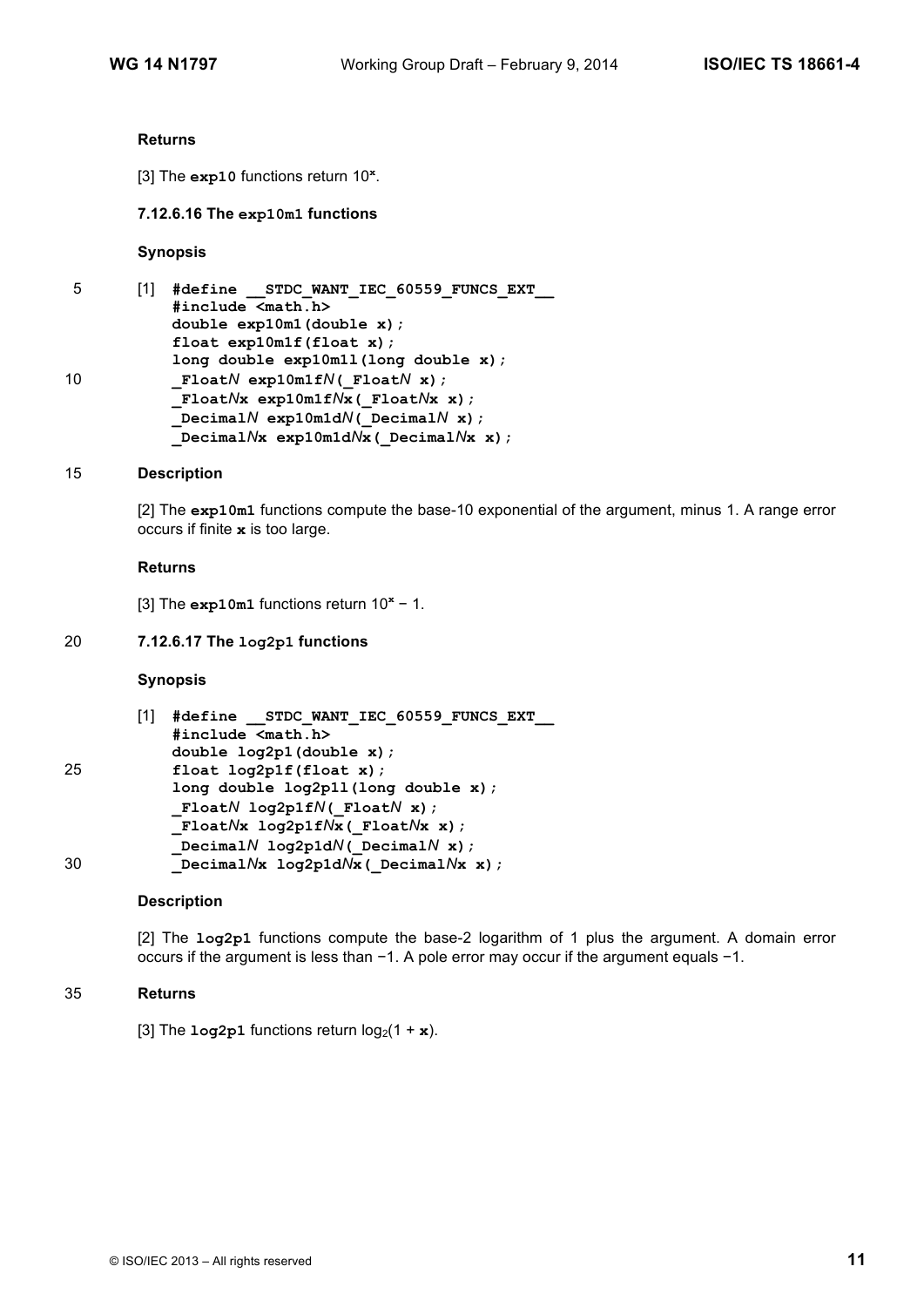# **7.12.6.18 The log10p1 functions**

## **Synopsis**

```
[1] #define __STDC_WANT_IEC_60559_FUNCS_EXT__
           #include <math.h>
5 double log10p1(double x);
           float log10p1f(float x);
           long double log10p1l(long double x);
          _FloatN log10p1fN(_FloatN x);
          _FloatNx log10p1fNx(_FloatNx x);
10 _DecimalN log10p1dN(_DecimalN x);
          _DecimalNx log10p1dNx(_DecimalNx x);
```
## **Description**

[2] The **log10p1** functions compute the base-10 logarithm of 1 plus the argument. A domain error 15 occurs if the argument is less than −1. A pole error may occur if the argument equals −1. A range error occurs if the magnitude of nonzero **x** is too small.

## **Returns**

[3] The  $\text{log}_10\text{p1}$  functions return  $\log_{10}(1 + \textbf{x})$ .

After 7.12.7.5, insert the following:

## 20 **7.12.7.6 The rsqrt functions**

## **Synopsis**

```
[1] #define __STDC_WANT_IEC_60559_FUNCS_EXT__
           #include <math.h>
           double rsqrt(double x);
25 float rsqrtf(float x);
          long double rsqrtl(long double x);
          _FloatN rsqrtfN(_FloatN x);
          _FloatNx rsqrtfNx(_FloatNx x);
           _DecimalN rsqrtdN(_DecimalN x);
30 _DecimalNx rsqrtdNx(_DecimalNx x);
```
## **Description**

[2] The **rsqrt** functions compute the reciprocal of the square root of the argument. A domain error occurs if the argument is less than zero. A pole error may occur if the argument equals zero.

## 35 **Returns**

[3] The **rsqrt** functions return 1 / √**x**.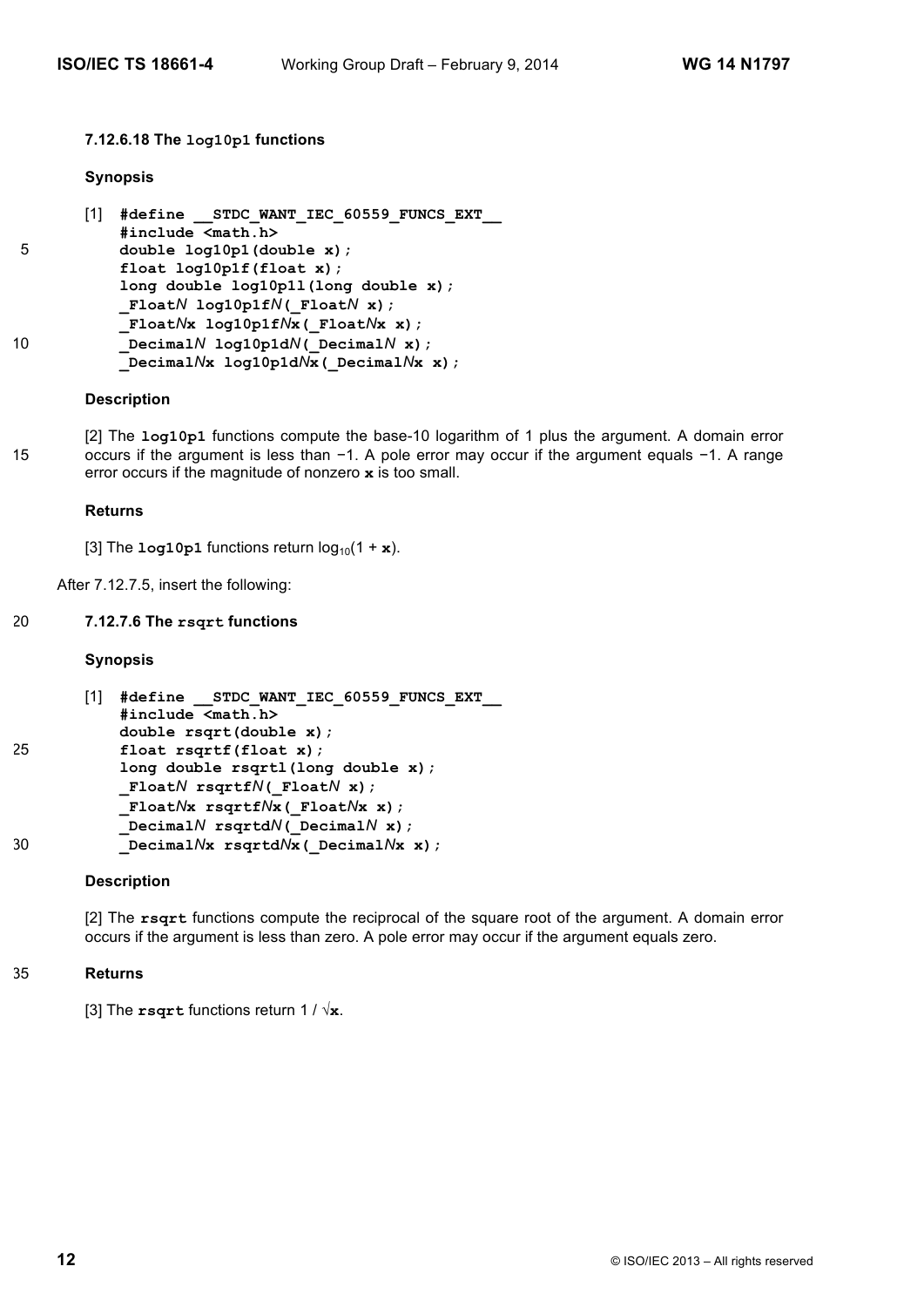## **7.12.7.7 The compoundn functions**

## **Synopsis**

|    | #define STDC WANT IEC 60559 FUNCS EXT                                                           |
|----|-------------------------------------------------------------------------------------------------|
|    | #include <math.h></math.h>                                                                      |
| 5  | #include <stdint.h></stdint.h>                                                                  |
|    | double compound (double $x$ , intmax $t$ n);                                                    |
|    | float compoundnf (float $x$ , intmax $t$ n);                                                    |
|    | long double compoundnl(long double x, intmax t n);<br>FloatN compoundnfN(FloatN x, intmax t n); |
| 10 | FloatNx compoundnfNx (FloatNx x, intmax t n);                                                   |
|    | DecimalN compoundndN( DecimalN $x$ , intmax t n);                                               |
|    | Decimal $N$ x compoundnd $N$ x (Decimal $N$ x x, intmax t n);                                   |

# **Description**

15 [2] The **compoundn** functions compute 1 plus **x**, raised to the power **n**. A domain error occurs if **x** < −1. A range error may occur if finite **n** is too large, depending on **x**. A pole error may occur if **x** equals −1 and **n** < 0.

#### **Returns**

[3] The functions return  $(1 + x)^n$ .

# 20 **7.12.7.8 The rootn functions**

## **Synopsis**

|    | #define STDC WANT IEC 60559 FUNCS EXT                     |
|----|-----------------------------------------------------------|
| 25 | #include <math.h></math.h>                                |
|    | #include <stdint.h></stdint.h>                            |
|    | double rootn(double x, intmax t n);                       |
|    | float rootnf(float $x$ , intmax $t$ n);                   |
|    | long double rootnl(long double $x$ , intmax $t$ n);       |
|    | FloatN rootnfN( FloatN $x$ , intmax t n);                 |
|    | FloatNx rootnfNx( FloatNx $x$ , intmax $t$ n);            |
| 30 | Decimal $N$ rootnd $N$ ( Decimal $N$ x, intmax t n);      |
|    | Decimal $N$ x rootnd $N$ x (Decimal $N$ x x, intmax t n); |

## **Description**

[2] The **rootn** functions compute the principal **n**th root of **x**. A domain error occurs if **n** is 0 or if **x** < 0 35 and **n** is even. A range error may occur if **n** is −1. A pole error may occur if **x** equals zero and **n** < 0.

# **Returns**

```
[3] The rootn functions return x1/n
.
```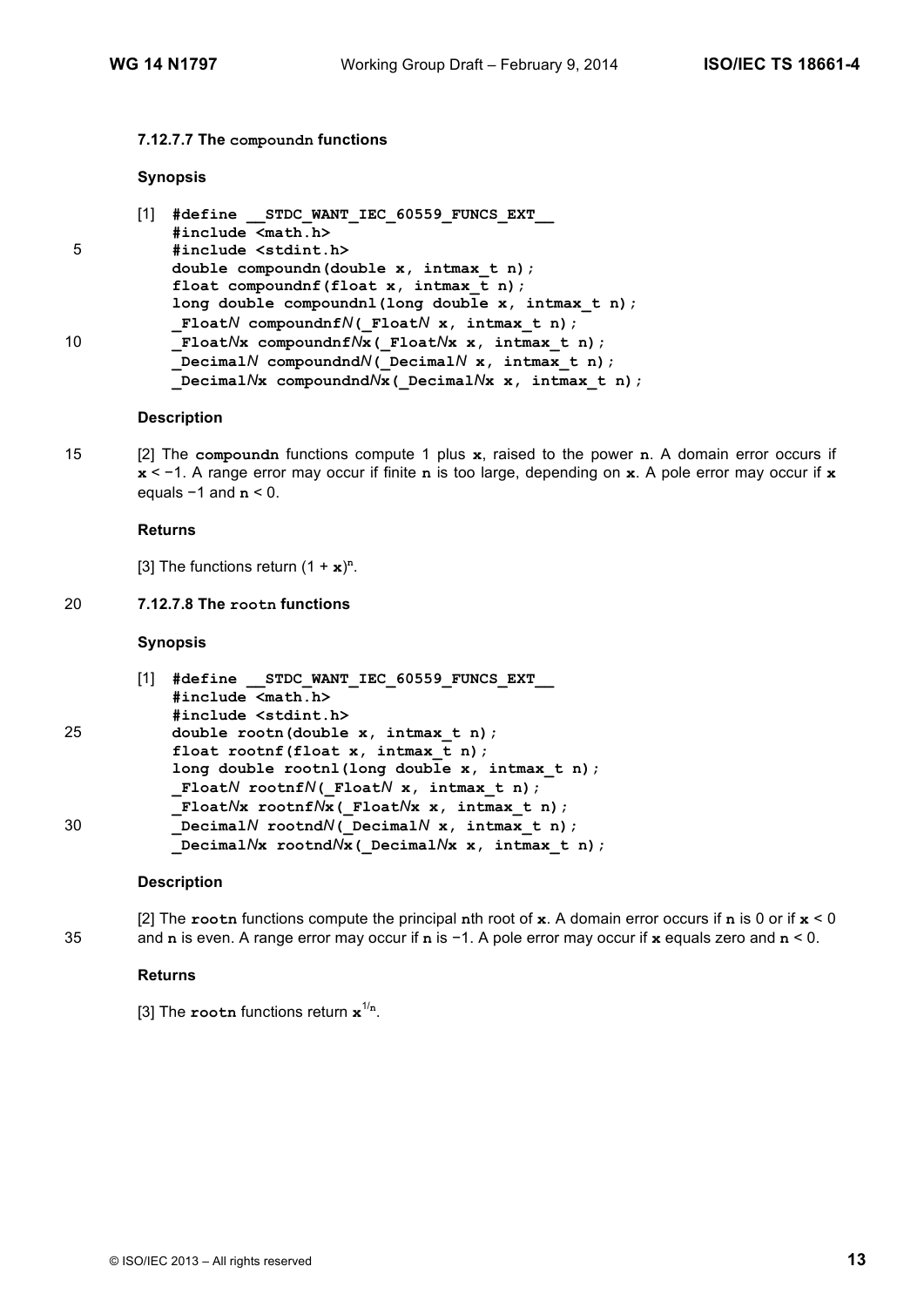#### **7.12.7.9 The pown functions**

#### **Synopsis**

|    | #define STDC WANT IEC 60559 FUNCS EXT                    |
|----|----------------------------------------------------------|
|    | #include <math.h></math.h>                               |
| 5  | #include <stdint.h></stdint.h>                           |
|    | double pown(double $x$ , intmax $t$ n);                  |
|    | float pownf(float $x$ , intmax $t$ n);                   |
|    | long double pownl(long double $x$ , intmax $t$ n);       |
| 10 | FloatN pownfN( FloatN $x$ , intmax t n);                 |
|    | FloatNx pownfNx (FloatNx x, intmax t n);                 |
|    | Decimal $N$ pownd $N($ Decimal $N$ x, intmax t n);       |
|    | Decimal $N$ x pownd $N$ x (Decimal $N$ x x, intmax t n); |

#### **Description**

15 [2] The **pown** functions compute **x** raised to the **n**th power. A range error may occur. A pole error may occur if **x** equals zero and **n** < 0.

#### **Returns**

[3] The **pown** functions return **x<sup>n</sup>** .

# **7.12.7.10 The powr functions**

#### 20 **Synopsis**

```
[1] #define __STDC_WANT_IEC_60559_FUNCS_EXT__
           #include <math.h>
           double powr(double x, double y);
           float powrf(float x, float y);
25 long double powrl(long double x, long double y);
           _FloatN powrfN(_FloatN x, _FloatN y);
           _FloatNx powrfNx(_FloatNx x, _FloatNx y);
           _DecimalN powrdN(_DecimalN x, _DecimalN y);
           _DecimalNx powrdNx(_DecimalNx x, _DecimalNx y);
```
#### **Description**

[2] The **powr** functions compute **x** raised to the power **y** as  $exp(y \times log(x))$ . A domain error occurs if **x** < 0 or if **x** and **y** are both zero. A range error may occur. A pole error may occur if **x** equals zero and finite  $y < 0$ .

#### 35 **Returns**

30

[3] The **powr** functions return **x<sup>y</sup>** .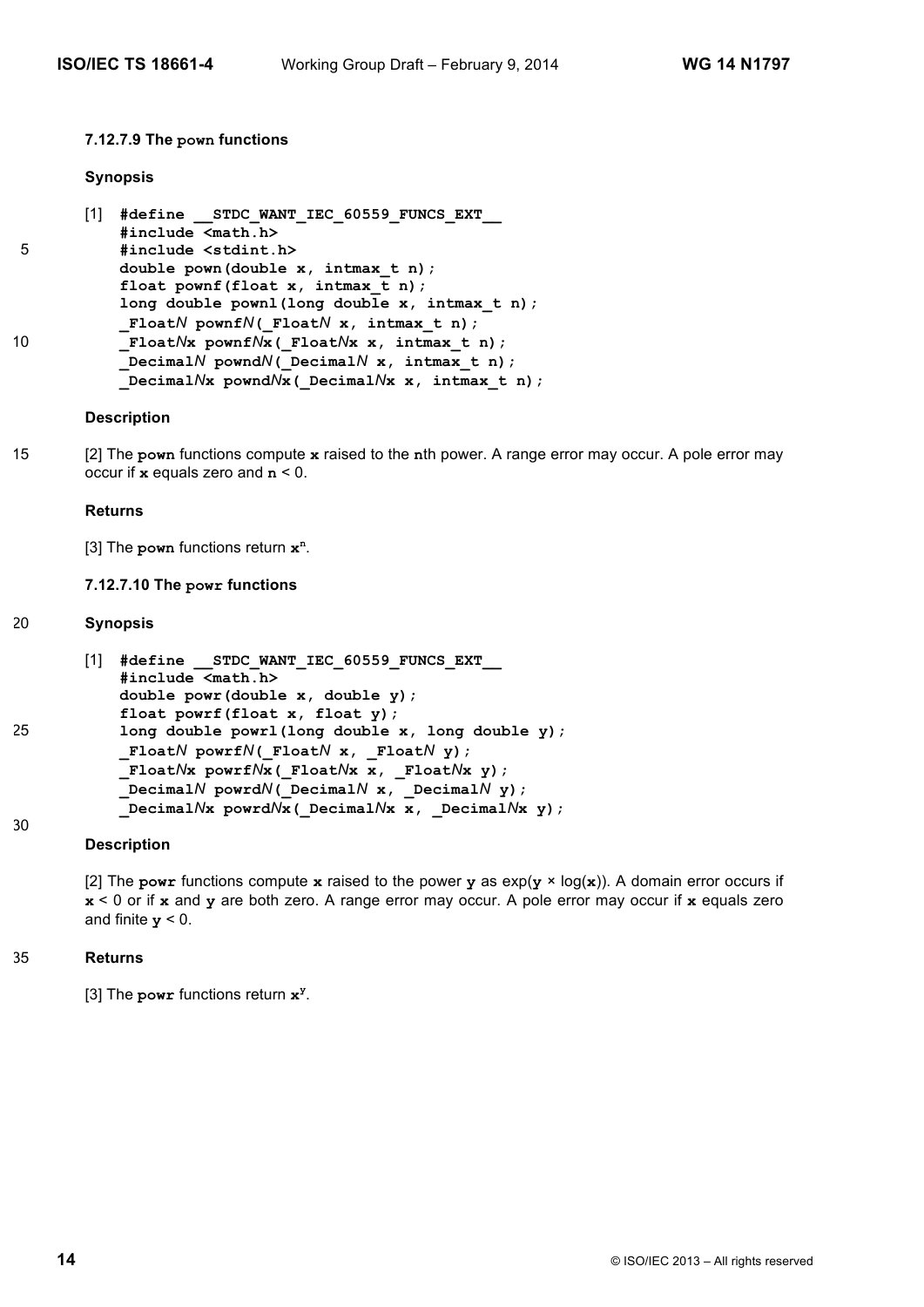# After 7.31.6, insert:

# **7.31.6a Mathematics <math.h>**

With the condition that the macro **STDC IEC 60559 FUNCS** is defined, the function names

|    | crexp         | crrsqrt     | cracospi  |
|----|---------------|-------------|-----------|
| 5  | crexpm1       | crcompoundn | cratanpi  |
|    | crexp2        | crrootn     | cratan2pi |
|    | crexp2m1      | crpown      | crasin    |
|    | $c$ rexp $10$ | crpow       | cracos    |
|    | crexp10m1     | crpowr      | cratan    |
| 10 | crlog         | crsin       | cratan2   |
|    | crlog2        | crcos       | crsinh    |
|    | crloq10       | crtan       | crcosh    |
|    | crlog1p       | crsinpi     | crtanh    |
|    | crlogp1       | crcospi     | crasinh   |
| 15 | crlog2p1      | crtanpi     | cracosh   |
|    | crlog10p1     | crasinpi    | cratanh   |
|    | crhypot       |             |           |

and the same names suffixed with **f**, **l**, **f***N*, **f***N***x**, **d***N*, or **d***N***x** may be added to the **<math.h>** header.

20 In 7.31.6a, attach a footnote to the wording:

With the condition that the macro **STDC IEC 60559 FUNCS** is defined, the function names

where the footnote is:

\*) The **cr** prefix is intended to indicate a correctly rounded version of the function.

After F.10#2, insert:

25 [2a] For each single-argument function *f* in **<math.h>** whose mathematical counterpart is symmetric, *f*(*x*) is *f*(−*x*) for all rounding modes and for all *x* in the (valid) domain of the function. For each singleargument function *f* in **<math.h>** whose mathematical counterpart is antisymmetric, *f*(-*x*) is –*f*(*x*) for the IEC 60559 rounding modes roundTiesToEven, roundTiesToAway, and roundTowardZero, and for all *x* in the (valid) domain of the function. The **atan2** and **atan2pi** functions are odd in their first 30 argument.

After F.10.1.7, insert the following:

# **F.10.1.8 The acospi functions**

- **acospi(**+1**)** returns +0.
- **acospi(***x***)** returns a NaN and raises the "invalid" floating-point exception for |*x*| > 1.

#### 35

## **F.10.1.9 The asinpi functions**

- $-$  asinpi $(±0)$  returns  $±0$ .
- **asinpi(***x***)** returns a NaN and raises the "invalid" floating-point exception for |*x*| > 1.

#### 40 **F.10.1.10 The atanpi functions**

- **atanpi(**±0**)** returns ±0.
- **atanpi(**±∞**)** returns ±1/2.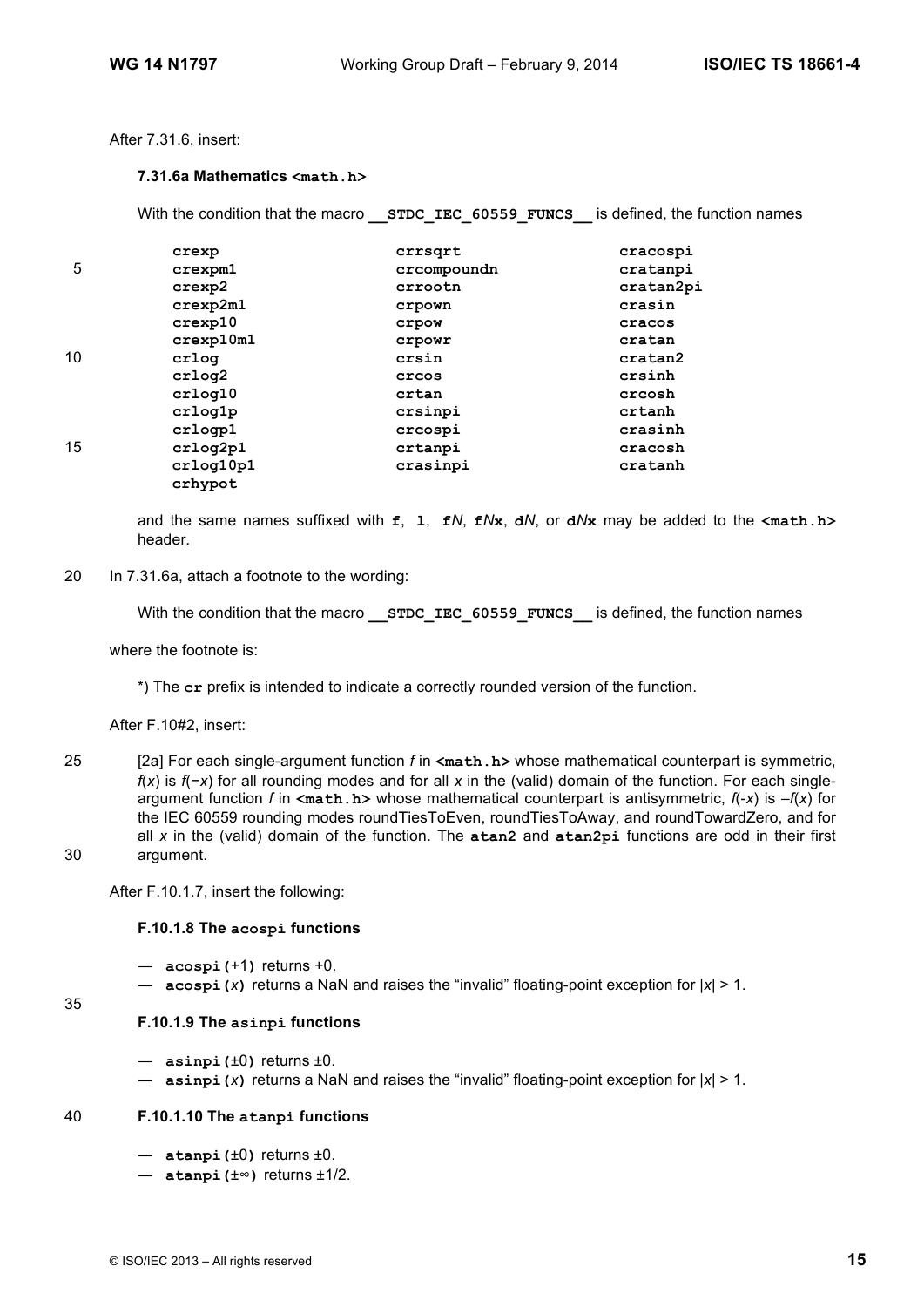# **F.10.1.11 The atan2pi functions**

- **atan2pi(**±0, −0**)** returns ±1.
- **atan2pi(**±0, +0**)** returns ±0.
- **atan2pi(**±0, *x***)** returns ±1 for *x* < 0.
- 5 **atan2pi(**±0, *x***)** returns ±0 for *x* > 0.
	- **atan2pi(***y***,** ±0**)** returns −1/2 for *y* < 0.
	- **atan2pi(***y***,** ±0**)** returns +1/2 for *y* > 0.
	- **atan2pi(**±*y***,** −∞**)** returns ±1 for finite *y* > 0.
	- **atan2pi(**±*y***,** +∞**)** returns ±0 for finite *y* > 0.
- 10  $\alpha$  **atan2pi** ( $\pm \infty$ , *x*) returns  $\pm 1/2$  for finite *x*.
	- **atan2pi(**±∞, −∞**)** returns ±3/4 for finite *x*.
	- **atan2pi(**±∞, +∞**)** returns ±1/4 for finite *x*.

## **F.10.1.12 The cospi functions**

- 15  $-$  cospi $(±0)$  returns 1.
	- **cospi(***n* + 1/2**)** returns +0, for integers *n*.
	- **cospi(**±∞**)** returns a NaN and raises the "invalid" floating-point exception.

# **F.10.1.13 The sinpi functions**

- 20 **sinpi(**±0**)** returns ±0.
	- **sinpi(**±*n***)** returns ±0, for positive integers *n*.
	- **sinpi(**±∞**)** returns a NaN and raises the "invalid" floating-point exception.

## **F.10.1.14 The tanpi functions**

- $25 \tan\left(\frac{1}{2}\right)$  returns  $\pm 0$ .
	- **tanpi(***n***)** returns +0, for positive even and negative odd integers *n*.
	- **tanpi(***n***)** returns −0, for positive odd and negative even integers *n*.
	- **tanpi(***n* + 1/2**)** returns +∞ and raises the "divide-by-zero" floating-point exception, for even integers *n*.
- 30 **tanpi(***n* + 1/2**)** returns −∞ and raises the "divide-by-zero" floating-point exception, for odd integers *n*.
	- **tanpi(**±∞**)** returns a NaN and raises the "invalid" floating-point exception.

After F.10.3.13, insert the following:

# 35 **F.10.3.14 The exp2m1 functions**

- **exp2m1(**±0**)** returns ±0.
- **exp2m1(**−∞**)** returns −1.
- **exp2m1(**+∞**)** returns +∞.

# 40 **F.10.3.15 The exp10 functions**

- **exp10(**±0**)** returns 1.
- **exp10(**−∞**)** returns +0.
- **exp10(**+∞**)** returns +∞.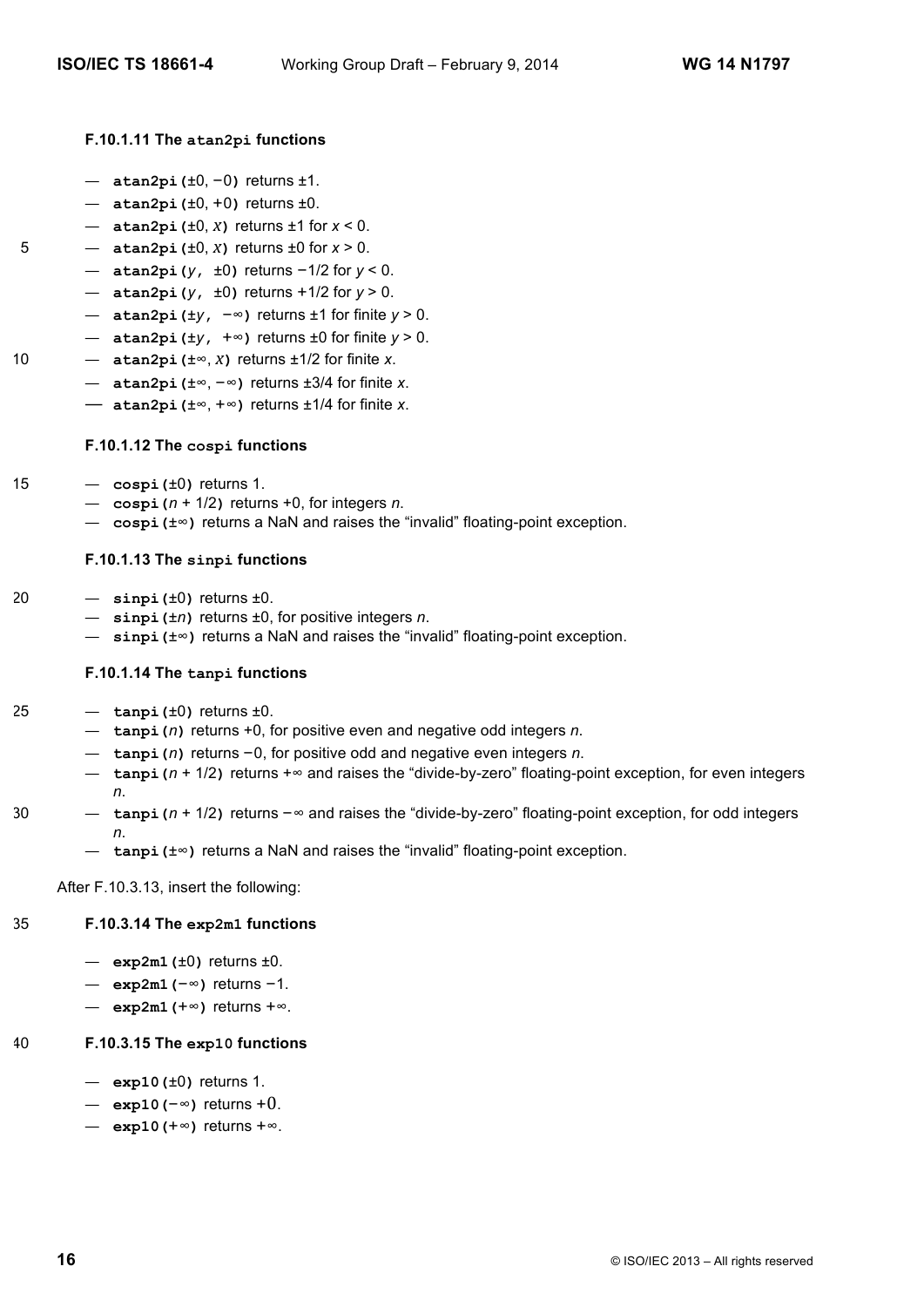## **F.10.3.16 The exp10m1 functions**

- **exp10m1(**±0**)** returns ±0.
- **exp10m1(**−∞**)** returns −1.
- **exp10m1(**+∞**)** returns +∞.

5

- **F.10.3.17 The log2p1 functions**
- **log2p1(**±0**)** returns ±0.
- **log2p1(**−1**)** returns −∞ and raises the "divide-by-zero" floating-point exception.
- **log2p1(***x***)** returns a NaN and raises the "invalid" floating-point exception for *x* < −1.
- 10 **log2p1 (**+∞**)** returns +∞.

## **F.10.3.18 The log10p1 functions**

- **log10p1(**±0**)** returns ±0.
- **log10p1(**−1**)** returns −∞ and raises the "divide-by-zero" floating-point exception.
- 15 **log10p1(***x***)** returns a NaN and raises the "invalid" floating-point exception for *x* < −1.
	- **log10p1 (**+∞**)** returns +∞.

After F.10.4.5, insert the following:

## **F.10.4.6 The rsqrt functions**

- 20 **rsqrt(**±0**)** returns ±∞ and raises the "divide-by-zero" floating-point exception.
	- **rsqrt(***x***)** returns a NaN and raises the "invalid" floating-point exception for *x* < 0.
	- **rsqrt(**+∞**)** returns +0.

## **F.10.4.7 The compoundn functions**

- **compoundn(***x***,** 0**)** returns 1 for *x* ≥ −1.
- 25 **compoundn(***x***,** *n***)** returns a NaN and raises the "invalid" floating-point exception for *x* < −1.
	- **compoundn(***+*∞**,** 0**)** returns 1.
	- **compoundn(***x***,** 0**)** returns 1 for *x* a NaN.
	- **compoundn(**−1**,** *n***)** returns +∞ and raises the divide-by-zero floating-point exception for *n* < 0.
	- **compoundn(**−1**,** *n***)** returns +0 for *n* > 0.

## 30 **F.10.4.8 The rootn functions**

- **rootn(**±0**,** *n***)** returns ±∞ and raises the "divide-by-zero" floating-point exception for odd *n* < 0.
- **rootn(**±0**,** *n***)** returns *+*∞ and raises the "divide-by-zero" floating-point exception for even *n* < 0.
- **rootn(**±0**,** *n***)** returns +0 for even *n* > 0.
- **rootn(**±0**,** *n***)** returns ±0 for odd *n* > 0.
- 35 **rootn(**±∞**,** *n***)** is equivalent to **rootn(**±0**,** −*n***)** for *n* not 0.
	- **rootn(***x***,** 0**)** returns a NaN and raises the "invalid" floating-point exception for all *x* (including NaN).
	- **rootn(***x***,** *n***)** returns a NaN and raises the "invalid" floating-point exception for *x* < 0 and *n* even.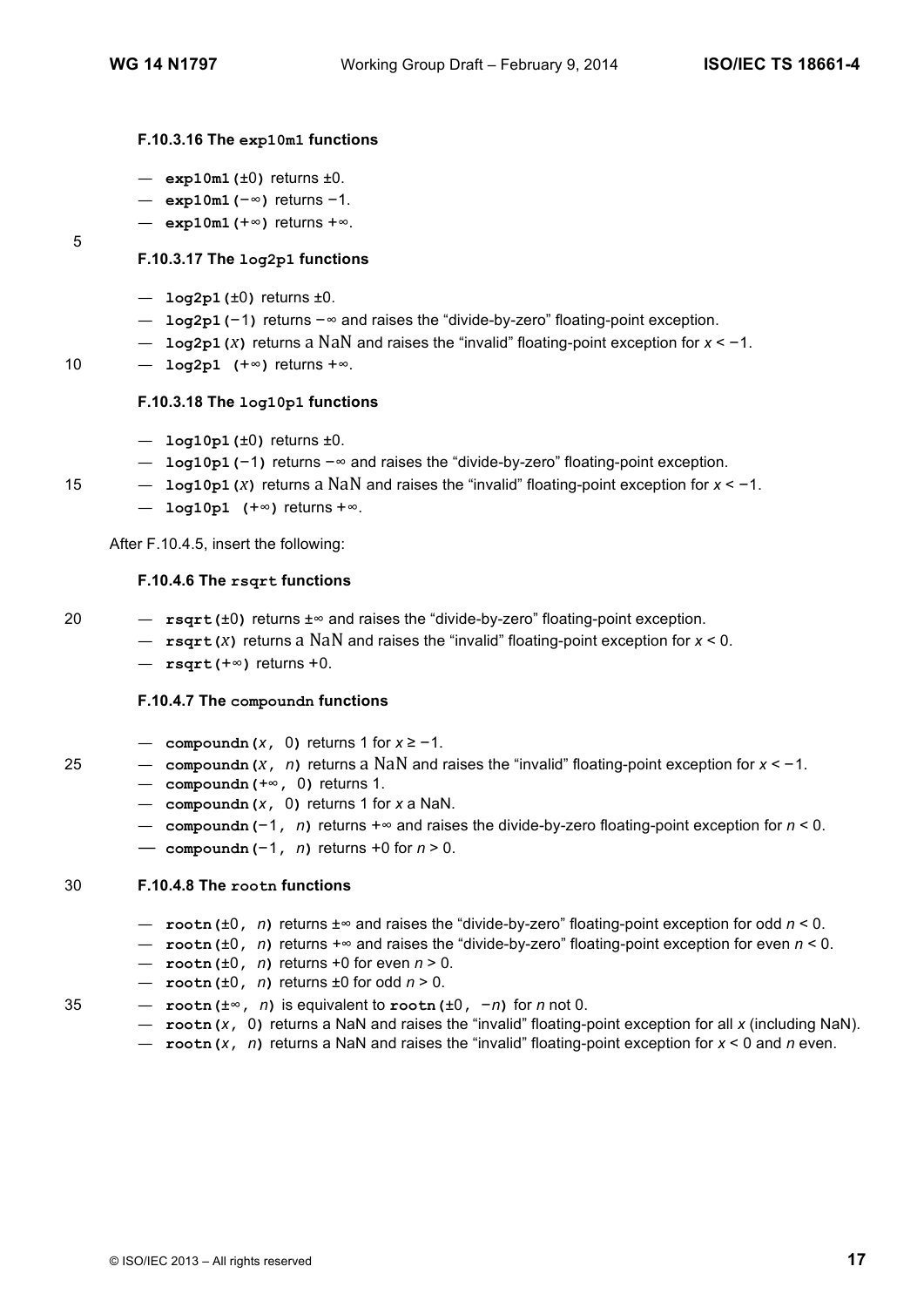# **F.10.4.9 The pown functions**

- **pown(***x***,** 0**)** returns 1 for all *x* not a signaling NaN.
- **pown(**±0**,** *n***)** returns ±∞ and raises the "divide-by-zero" floating-point exception for odd *n* < 0.
- **pown(**±0**,** *n***)** returns *+*∞ and raises the "divide-by-zero" floating-point exception for even *n* < 0.
- 5  $-$  **pown** ( $\pm 0$ , *n*) returns +0 for even  $n > 0$ .
	- $-$  **pown** ( $\pm 0$ , *n*) returns  $\pm 0$  for odd  $n > 0$ .
		- **pown(**±∞**,** *n***)** is equivalent to **pown(**±0**,** −*n***)** for *n* not 0.

# **F.10.4.10 The powr functions**

- $-$  **powr** (*x*,  $\pm 0$ ) returns 1 for finite  $x > 0$ .
- 10 **powr(**±0**,** *y***)** returns +∞ and raises the "divide-by-zero" floating-point exception for finite *y* < 0.
	- **powr(**±0**,** −∞**)** returns *+*∞.
	- **powr(**±0**,** *y***)** returns +0 for *y* > 0.
	- **powr(**+1**,** *y***)** returns 1 for finite *y*.
	- **powr(***x***,** *y***)** returns a NaN and raises the "invalid" floating-point exception for *x* < 0.
- 15 **powr(**±0**,** ±0**)** returns a NaN and raises the "invalid" floating-point exception.
	- **powr(**+∞**,** ±0**)** returns a NaN and raises the "invalid" floating-point exception.
	- **powr(**1**,** ±∞**)** returns a NaN and raises the "invalid" floating-point exception.

# **8 Reduction functions in <math.h>**

This clause specifies changes to C11 + TS18661-1 + TS18661-2 + TS18661-3 to include functions that 20 support reduction operations recommended by IEC 60559.

# **Changes to C11 + TS18661-1 + TS18661-2 + TS18661-3:**

After 7.12.13, insert the following:

# **7.12.13a Reduction functions**

The functions in this subclause should be implemented so that intermediate computations do not 25 overflow or underflow.

Functions computing sums of length **n** = 0 return the value +0. Functions computing products of length **n** = 0 return the value 1 and store the scale factor 0 in the object pointed to by **sfptr**.

# **7.12.13a.1 The reduc\_sum functions**

# **Synopsis**

30 [1] **#define \_\_STDC\_WANT\_IEC\_60559\_FUNCS\_EXT\_\_ #include <math.h> double reduc\_sum(size\_t n, const double p[static n]); float reduc\_sumf(size\_t n, const float p[static n]); long double reduc\_suml(size\_t n, const long double p[static n]);** 35 **\_Float***N* **reduc\_sumf***N***x(size\_t n, const \_Float***N* **p[static n]); \_Float***N***x reduc\_sumf***N***x(size\_t n, const \_Float***N***x p[static n]); \_Decimal***N* **reduc\_sumd***N***(size\_t n, const \_Decimal***N* **p[static n]); \_Decimal***N***x reduc\_sumd***N***x(size\_t n, const \_Decimal***N***x p[static n]);**

# 40 **Description**

[2] The **reduc\_sum** functions compute the sum of the **n** members of array **p**: Σi=0,**n**−1**p[**i**]**. A range error may occur.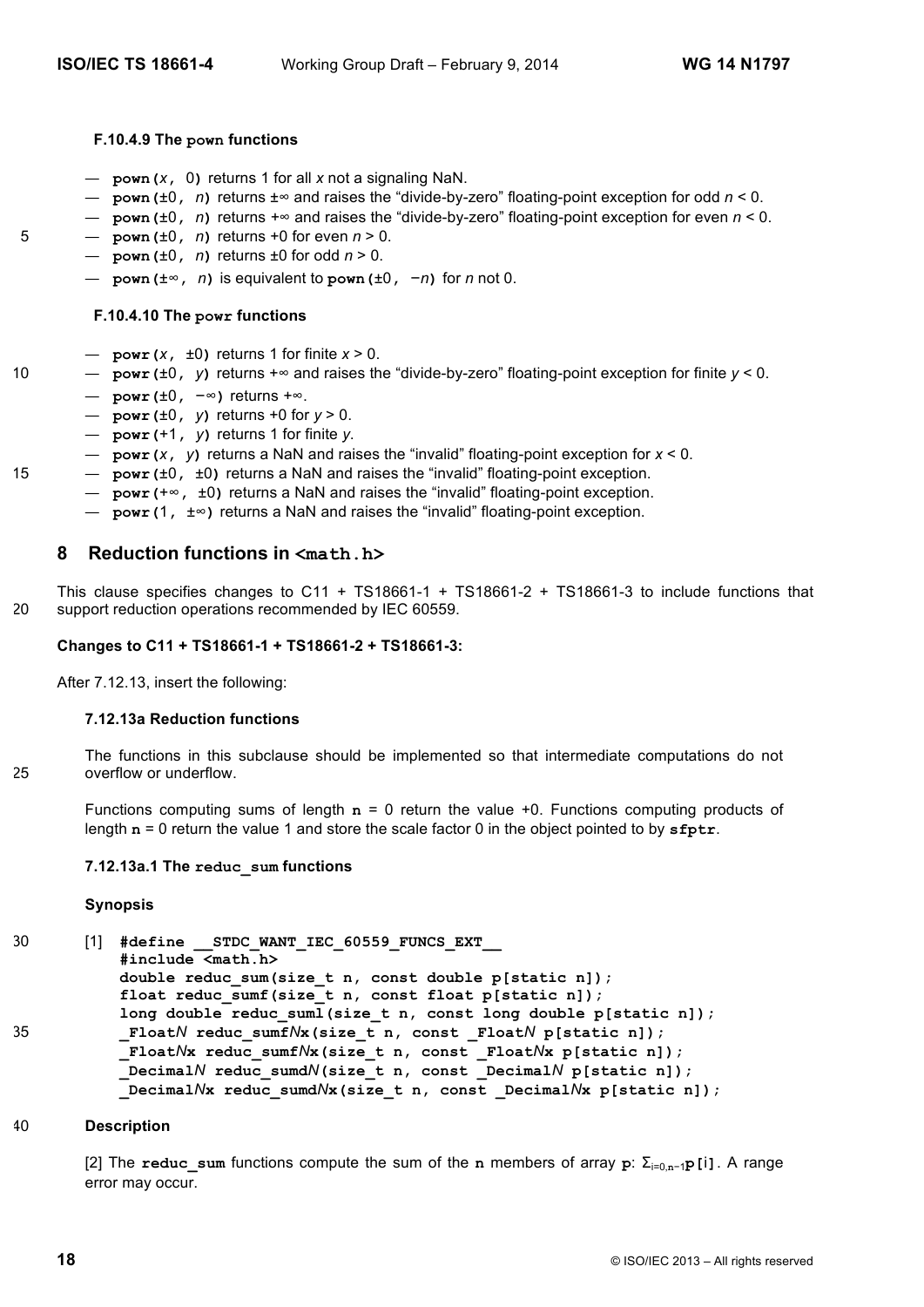#### **Returns**

[3] The **reduc** sum functions return the computed sum.

#### **7.12.13a.2 The reduc\_sumabs functions**

#### **Synopsis**

5 [1] **#define \_\_STDC\_WANT\_IEC\_60559\_FUNCS\_EXT\_\_ #include <math.h> double reduc\_sumabs(size\_t n, const double p[static n]);** float **reduc** sumabsf(size t n, const float  $p[static n]$ ); **long double reduc\_sumabsl(size\_t n, const long double p[static n]);** 10 **\_Float***N* **reduc\_sumabsf***N***x(size\_t n, const \_Float***N* **p[static n]); \_Float***N***x reduc\_sumabsf***N***x(size\_t n, const \_Float***N***x p[static n]); \_Decimal***N* **reduc\_sumabsd***N***(size\_t n, const \_Decimal***N* **p[static n]);**

#### Decimal $N$ **x** reduc sumabsd $N$ **x**(size t n, const Decimal $N$ **x** p[static n]);

#### 15 **Description**

[2] The **reduc\_sumabs** functions compute the sum of the absolute values of the **n** members of array **p**: Σi=0,**n**<sup>−</sup>1|**p[**i**]**|. A range error may occur.

#### **Returns**

[3] The **reduc** sumabs functions return the computed sum.

#### 20 **7.12.13a.3 The reduc\_sumsq functions**

## **Synopsis**

|    | [1] | #define STDC WANT IEC 60559 FUNCS EXT                              |
|----|-----|--------------------------------------------------------------------|
|    |     | #include <math.h></math.h>                                         |
|    |     | double reduc sumsq(size t n, const double $p[static n])$ ;         |
| 25 |     | float reduc sumsqf(size t n, const float $p[static n])$ ;          |
|    |     | long double reduc sumsql(size t n, const long double p[static n]); |
|    |     | FloatN reduc sumsqfNx(size t n, const FloatN p[static n]);         |
|    |     | FloatNx reduc sumsqfNx(size t n, const FloatNx p[static n]);       |
|    |     | Decimal N reduc sumsqdN(size t n, const Decimal N p[static n]);    |
| 30 |     | DecimalNx reduc sumsqdNx (size t n, const DecimalNx p[static n]);  |

## **Description**

[2] The **reduc\_sumsq** functions compute the sum of squares of the values of the **n** members of array **p**: Σi=0,**n**−<sup>1</sup> (**p[**i**]** × **p[**i**]**). A range error may occur.

## 35 **Returns**

[3] The **reduc\_sumsq** functions return the computed sum.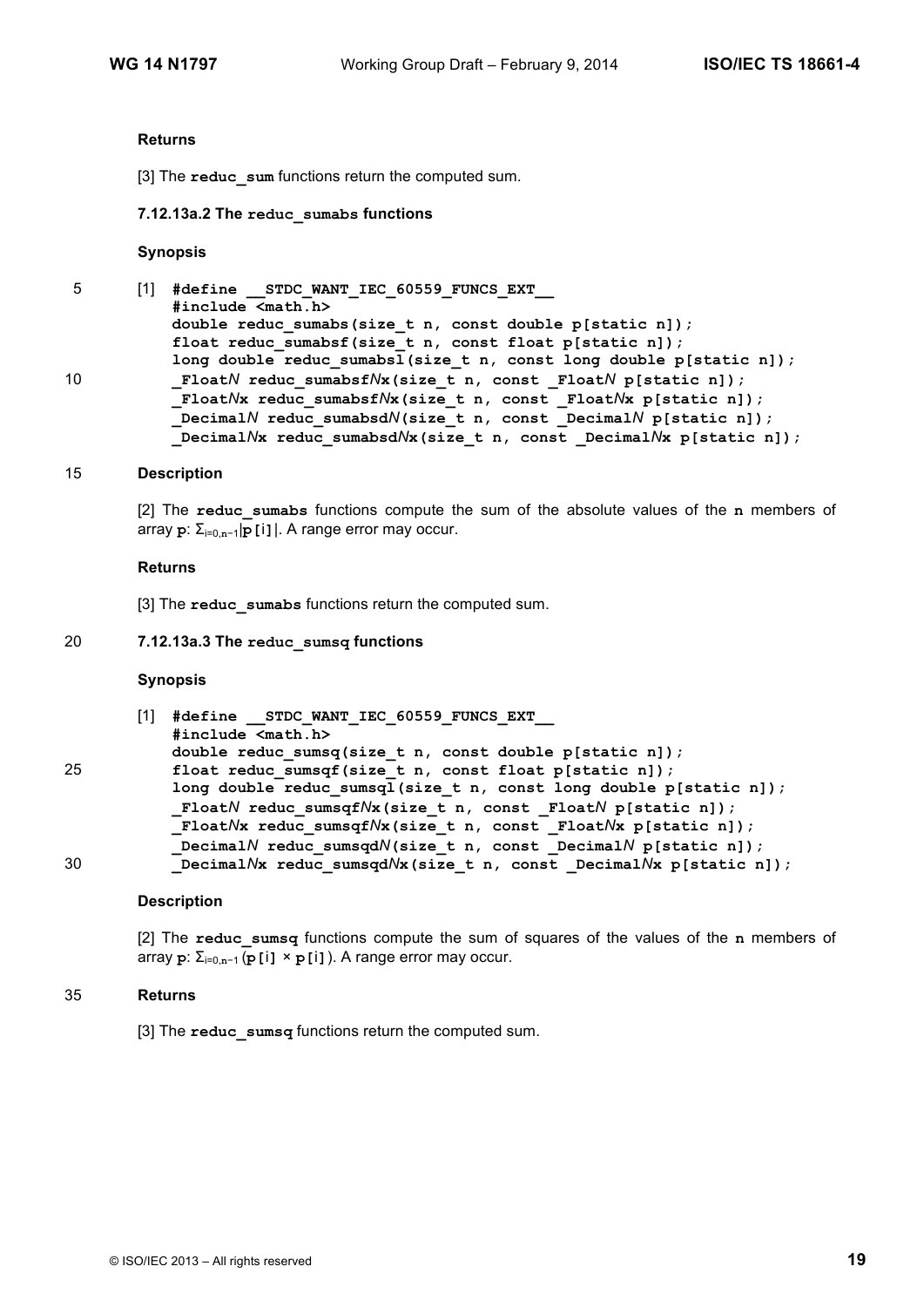## **7.12.13a.4 The reduc\_sumprod functions**

#### **Synopsis**

|    | $[1]$ | #define STDC WANT IEC 60559 FUNCS EXT                                                                       |
|----|-------|-------------------------------------------------------------------------------------------------------------|
|    |       | #include <math.h></math.h>                                                                                  |
| 5  |       | double reduc sumprod(size t n, const double p[static n],<br>const double q[static n]);                      |
|    |       | float reduc sumprodf(size t n, const float p[static n],<br>const float q[static n]);                        |
|    |       | long double reduc sumprodl(size t n, const long double p[static n],                                         |
| 10 |       | const long double q[static n]);                                                                             |
|    |       | FloatN reduc sumprodfNx(size t n, const FloatN p[static n],<br>const Float $N$ q[static n]);                |
|    |       | FloatNx reduc sumprodfNx(size t n, const FloatNx p[static n],<br>const Float $Nx$ q[static n]);             |
| 15 |       |                                                                                                             |
|    |       | Decimal $N$ reduc sumprodd $N$ (size t n, const Decimal $N$ p[static n],<br>const Decimal $N$ q[static n]); |
|    |       | DecimalNx reduc sumproddNx(size t n, const DecimalNx p[static n],                                           |
|    |       | const DecimalNx q[static n]);                                                                               |

#### 20 **Description**

[2] The reduc sumprod functions compute the dot product of the sequences of members of the arrays **p** and **q**: Σi=0,**n**−<sup>1</sup> (**p[**i**]** × **q[**i**]**). A range error may occur.

#### **Returns**

[3] The reduc sumprod functions return the computed sum.

#### 25 **7.12.13a.5 The scaled\_prod functions**

#### **Synopsis**

|    | [1] #define STDC WANT IEC 60559 FUNCS EXT<br>#include <math.h></math.h>                                |
|----|--------------------------------------------------------------------------------------------------------|
| 30 | double scaled prod(size t n, const double p[static n],<br>intmax $t *$ restrict sfptr);                |
|    | float scaled prodf(size t n, const float p[static n],<br>intmax t * restrict sfptr);                   |
|    | long double scaled prodl(size t n, const long double p[static n],<br>intmax $t *$ restrict sfptr);     |
| 35 | FloatN scaled prodfNx(size t n, const FloatN p[static n],<br>intmax t * restrict sfptr);               |
|    | FloatNx scaled prodfNx(size t n, const FloatNx p[static n],<br>intmax $t *$ restrict sfptr);           |
|    | DecimalN scaled $\text{proddN}(\text{size } t n, \text{ const } \text{ DecimalN} p(\text{static } n),$ |
| 40 | intmax $t *$ restrict sfptr);                                                                          |
|    | DecimalNx scaled proddNx(size t n, const DecimalNx p[static n],<br>intmax $t *$ restrict sfptr);       |

# **Description**

45 [2] The **scaled\_prod** functions compute a scaled product *pr* of the **n** members of the array **p** and a scale factor *sf*, such that  $pr \times b^{sf} = \prod_{i=0,n-1}p[i]$ , where *b* is the radix of the type. These functions store the scale factor *sf* in the object pointed to by **sfptr**. A domain error occurs if the scale factor is outside the range of the **intmax\_t** type. The functions should not cause a range error.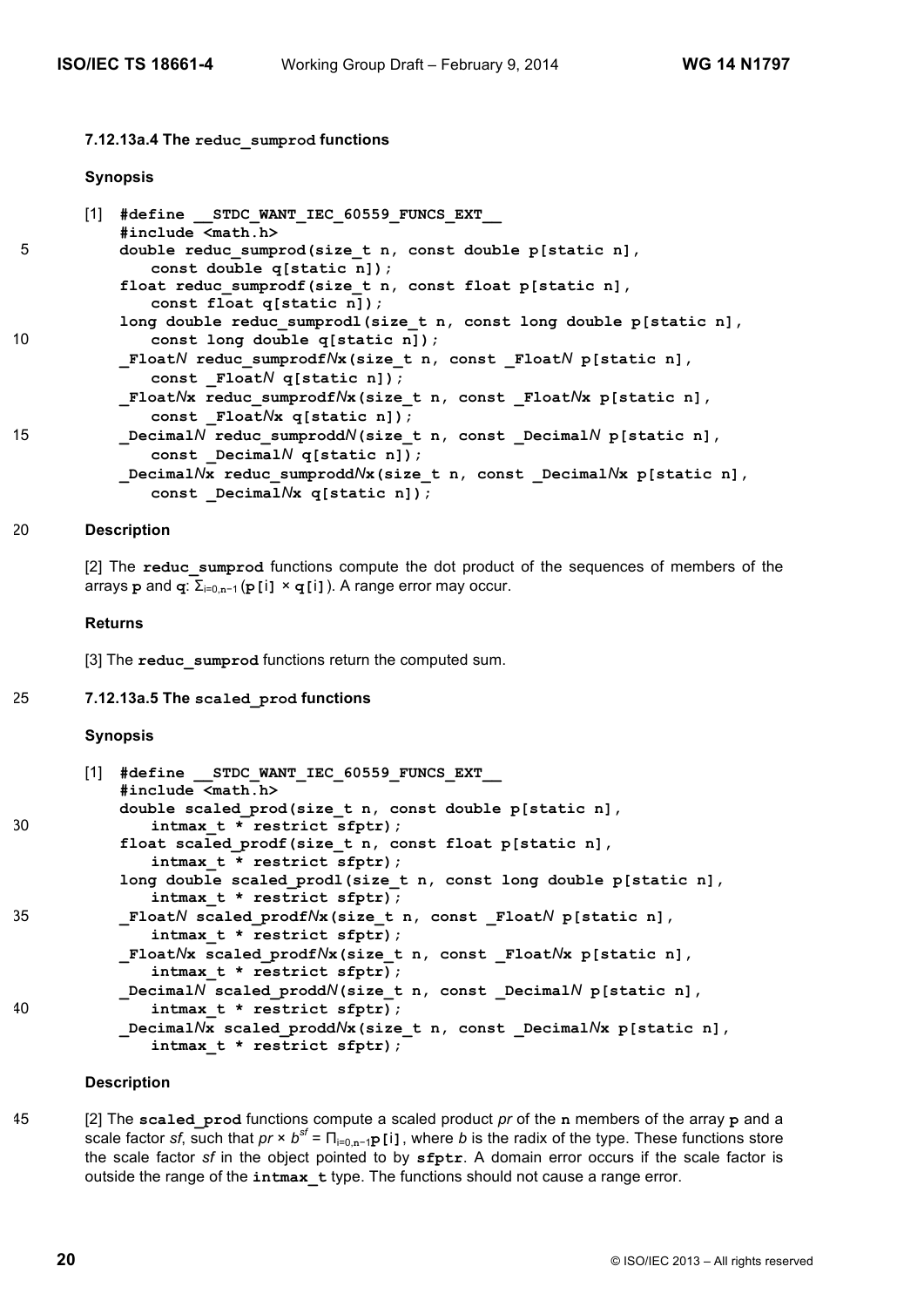#### **Returns**

[3] The **scaled\_prod** functions return the computed scaled product *pr*.

**7.12.13a.6 The scaled\_prodsum functions**

#### **Synopsis**

| 5  | [1] | #define STDC WANT IEC 60559 FUNCS EXT                                |
|----|-----|----------------------------------------------------------------------|
|    |     | #include <math.h></math.h>                                           |
|    |     | double scaled prodsum(size t n, const double p[static n],            |
|    |     | const double q[static n], intmax t * restrict sfptr);                |
|    |     | float scaled prodsumf(size t n, const float p[static n],             |
| 10 |     | const float q[static n], intmax t * restrict sfptr);                 |
|    |     | long double scaled prodsuml(size t n, const long double p[static n], |
|    |     | const long double q[static n], intmax t * restrict sfptr);           |
|    |     | FloatN scaled prodsumfNx(size t n, const FloatN p[static n],         |
|    |     | const Float $N$ q[static n], intmax $t *$ restrict sfptr);           |
| 15 |     | FloatNx scaled prodsumfNx (size t n, const FloatNx p[static n],      |
|    |     | const Float/Yx q[static n], intmax t * restrict sfptr);              |
|    |     | DecimalN scaled prodsumdN(size t n, const DecimalN p[static n],      |
|    |     | const DecimalN q[static n], intmax t * restrict sfptr);              |
|    |     | DecimalNx scaled prodsumdNx (size t n, const DecimalNx p[static n],  |
| 20 |     | const DecimalNx q[static n], intmax t * restrict sfptr);             |

# **Description**

[2] The **scaled\_prodsum** functions compute a scaled product *pr* of the sums of the corresponding members of the arrays **p** and **q** and a scale factor *sf*, such that  $pr \times b^{sf} = \prod_{i=0,n-1}(p[i] + q[i])$ , where *b* 25 is the radix of the type. These functions store the scale factor *sf* in the object pointed to by **sfptr**. A domain error occurs if the scale factor is outside the range of the **intmax\_t** type. These functions should not cause a range error.

# **Returns**

[3] The **scaled\_prodsum** functions return the computed scaled product *pr*.

# 30 **7.12.13a.7 The scaled\_proddiff functions**

#### **Synopsis**

|    | [1] | #define STDC WANT IEC 60559 FUNCS EXT                                           |
|----|-----|---------------------------------------------------------------------------------|
|    |     | #include <math.h></math.h>                                                      |
|    |     | double scaled proddiff(size t n, const double p[static n],                      |
| 35 |     | const double q[static n], intmax t * restrict sfptr);                           |
|    |     | float scaled proddifff(size t n, const float p[static n],                       |
|    |     | const float q[static n], intmax t * restrict sfptr);                            |
|    |     | long double scaled proddiffl (size t n, const long double p[static n],          |
|    |     | const long double q[static n], intmax_t * restrict sfptr);                      |
| 40 |     | FloatN scaled proddifffNx(size t n, const FloatN p[static n],                   |
|    |     | const Float $N$ q[static n], intmax $t *$ restrict sfptr);                      |
|    |     | FloatNx scaled proddifffNx(size t n, const FloatNx p[static n],                 |
|    |     | const Float/X q[static n], intmax t * restrict sfptr);                          |
|    |     | DecimalN scaled proddiffdN(size t n, const DecimalN p[static n],                |
| 45 |     | const Decimal $N$ q[static n], intmax t * restrict sfptr);                      |
|    |     | Decimal $Nx$ scaled proddiffd $Nx$ (size $t$ n, const Decimal $Nx$ p[static n], |
|    |     | const _DecimalNx q[static n], intmax t * restrict sfptr);                       |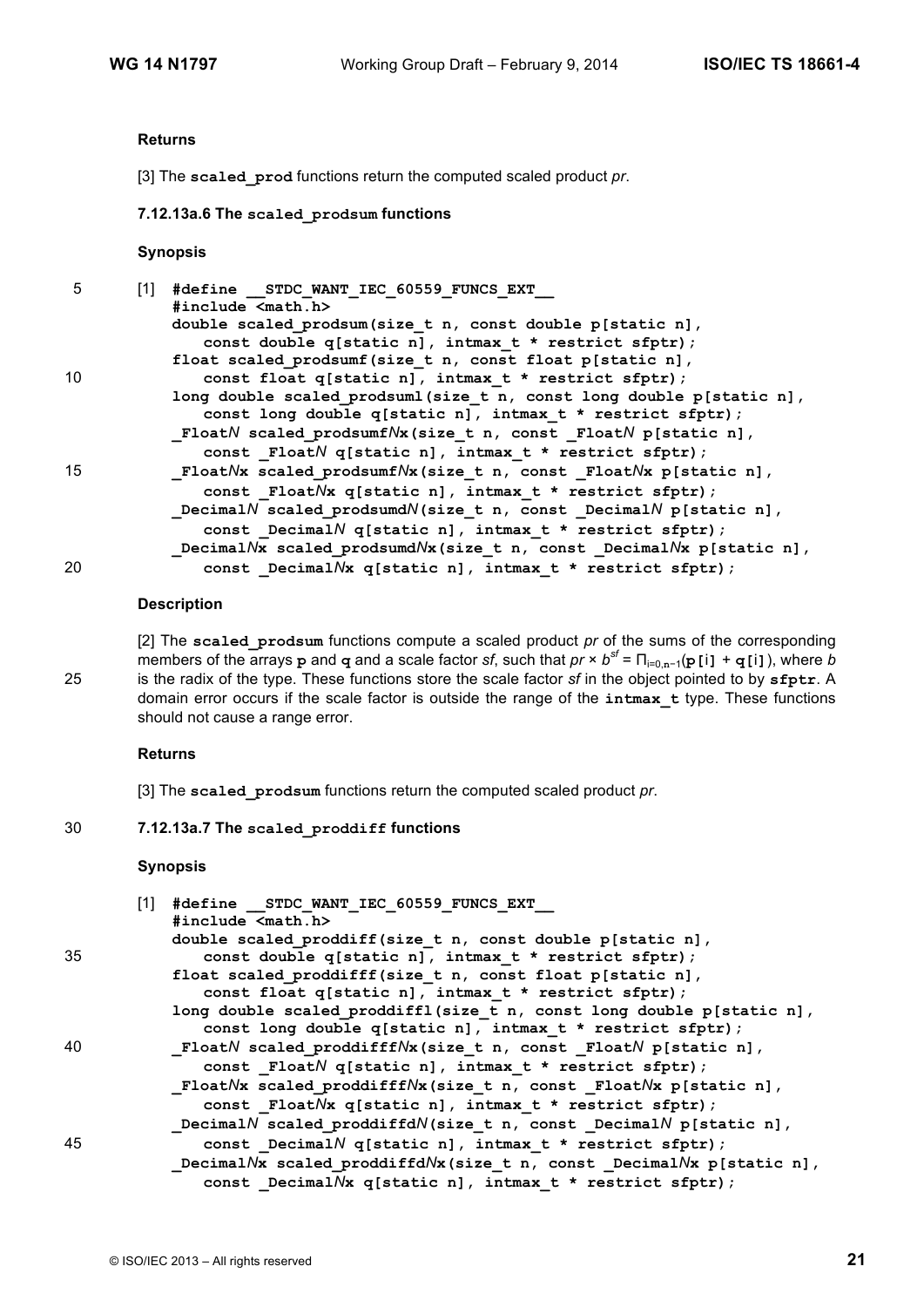## **Description**

[2] The **scaled\_proddiff** functions compute a scaled product *pr* of the differences of the corresponding members of the arrays **p** and **q** and a scale factor *sf*, such that  $pr \times b^{sf} =$ Πi=0,**n**<sup>−</sup>1(**p[**i**]** − **q[**i**]**), where *b* is the radix of the type. These functions store the scale factor *sf* in the 5 object pointed to by **sfptr**. A domain error occurs if the scale factor is outside the range of the intmax t type. These functions should not cause a range error.

#### **Returns**

[3] The **scaled\_proddiff** functions return the computed scaled product *pr*.

After F.10.10, insert

## 10 **F.10.10a Reduction functions**

The functions in this subclause return a NaN if any member of an array argument is a NaN.

The **reduc\_sum**, **reduc\_sumabs**, **reduc\_sumsq**, and **reduc\_sumprod** functions avoid overflow and underflow in intermediate computation. They raise the "overflow" or "underflow" floating-point exception if and only if the determination of the final result overflows or underflows.

15 The **scaled\_prod**, **scaled\_prodsum**, and **scaled\_proddiff** functions do not raise the "overflow" or "underflow" floating-point exceptions.

The functions in this subclause do not raise the "divide-by-zero" floating-point exception.

#### **F.10.10a.1 The reduc\_sum functions**

- **reduc\_sum(n, p)** returns a NaN if any member of array **p** is a NaN.
- 20 **reduc\_sum(n, p)** returns a NaN and raises the "invalid" floating-point exception if any two members of array **p** are infinities with different signs.
	- Otherwise, **reduc\_sum(n, p)** returns ±∞ if the members of p include one or more infinities ±∞ (with the same sign).

#### **F.10.10a.2 The reduc\_sumabs functions**

- 25 **reduc\_sumabs(n, p)** returns +∞ if any member of array **p** is an infinity.
	- Otherwise, **reduc\_sumabs(n, p)** returns a NaN if any member of array **p** is a NaN.

## **F.10.10a.3 The reduc\_sumsq functions**

- **reduc\_sumsq(n, p)** returns +∞ if any member of array **p** is an infinity.
- Otherwise, **reduc\_sumsq(n, p)** returns a NaN if any member of array **p** is a NaN.

# 30 **F.10.10a.4 The reduc\_sumprod functions**

- **reduc\_sumprod(n, p, q)** returns a NaN if any member of array **p** or **q** is a NaN.
- **reduc\_sumprod(n, p, q)** returns a NaN and raises the "invalid" floating-point exception if any of the products has a zero and an infinite factor.
- **reduc\_sumprod(n, p, q)** returns a NaN and raises the "invalid" floating-point exception if any two 35 of the products are (exact) infinities with different signs.
	- Otherwise, reduc sumprod(n, p) returns ±∞ if one or more of the products are (exactly) ±∞ (with the same sign).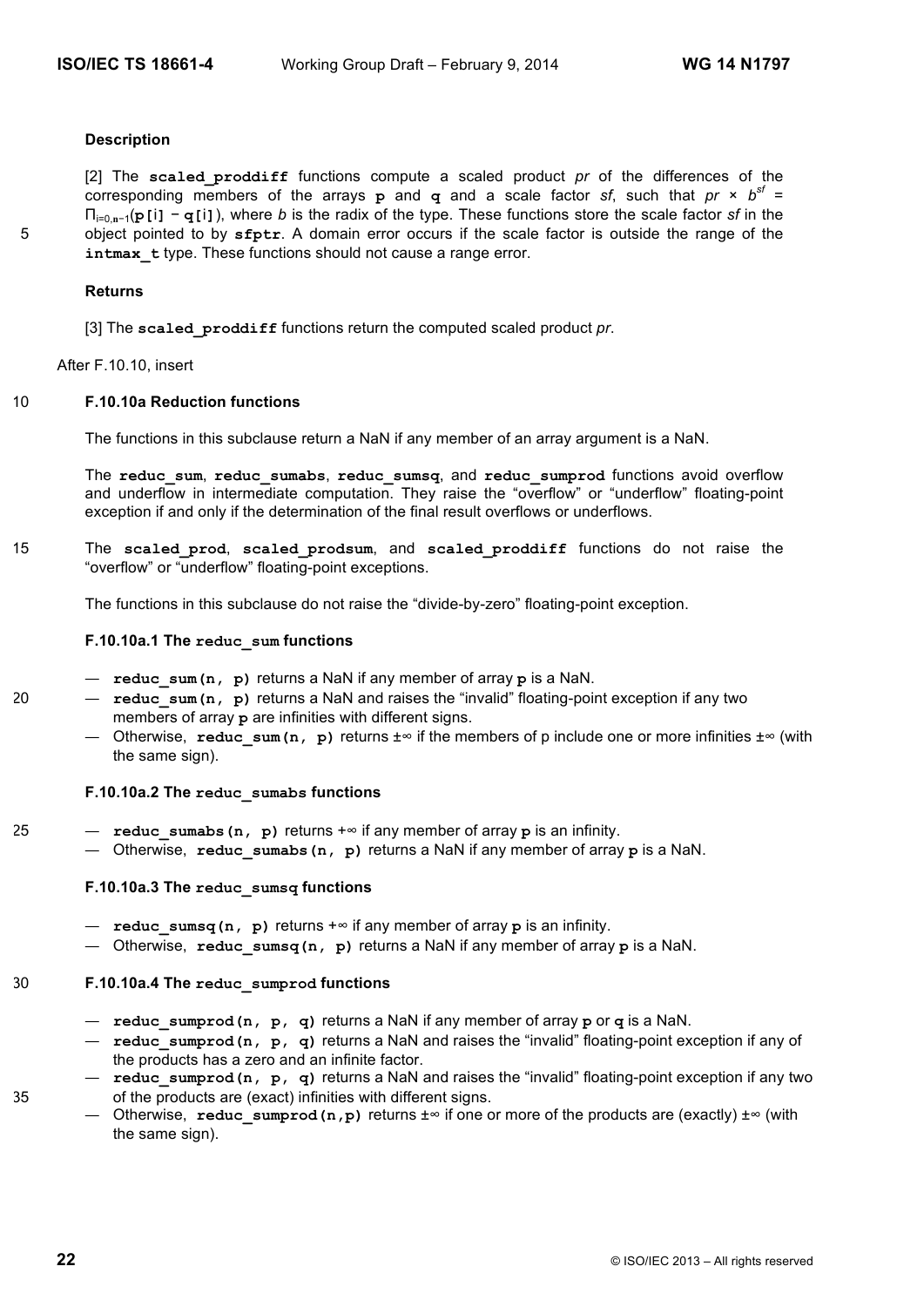## **F.10.10a.5 The scaled\_prod functions**

- **scaled\_prod(n, p, sfptr)** returns a NaN if any member of array **p** is a NaN.
- **scaled\_prod(n, p, sfptr)** returns a NaN and raises the "invalid" floating-point exception if any two members of array **p** are a zero and an infinity.
- 5 Otherwise, **scaled\_prod(n, p, sfptr)** returns an infinity if any member of array **p** is an infinity.
	- Otherwise, **scaled\_prod(n, p, sfptr)** returns a zero if any member of array **p** is a zero.
		- Otherwise, **scaled\_prod(n, p, sfptr)** returns a NaN and raises the "invalid" floating-point exception if the scale factor is outside the range of the **intmax\_t** type.

## **F.10.10a.6 The scaled\_prodsum functions**

- 10 **scaled\_prodsum(n, p, q, sfptr)** returns a NaN if any member of **p** or **q** is a NaN.
	- **scaled\_prodsum(n, p, q, sfptr)** returns a NaN and raises the "invalid" floating-point exception if any two factors (each of which is a sum) are zero and infinity (exactly).
	- **scaled\_prodsum(n, p, q, sfptr)** returns a NaN and raises the "invalid" floating-point exception if any of the sums is of two infinities with different signs.
- 15 Otherwise, scaled prodsum(n, p, q, sfptr) returns an infinity if any factor is an exact infinity.
	- Otherwise, **scaled\_prodsum(n, p, q, sfptr)** returns a zero if any factor is a zero.
	- Otherwise, **scaled\_prodsum(n, p, sfptr)** returns a NaN and raises the "invalid" floating-point exception if the scale factor is outside the range of the **intmax\_t** type.

## 20 **F.10.10a.7 The scaled\_proddiff functions**

- **scaled\_proddiff(n, p, q, sfptr)** returns a NaN if any member of **p** or **q** is a NaN.
- **scaled\_proddiff(n, p, q, sfptr)** returns a NaN and raises the "invalid" floating-point exception if any two factors (each of which is a difference) are zero and infinity (exactly).
- **scaled\_proddiff(n, p, q, sfptr)** returns a NaN and raises the "invalid" floating-point 25 exception if any of the differences is of two infinities with the same signs.
	- Otherwise, **scaled\_proddiff(n, p, q, sfptr)** returns an infinity if any factor is an exact infinity.
	- Otherwise, **scaled\_proddiff(n, p, q, sfptr)** returns a zero if any factor is a zero.
- Otherwise, **scaled\_proddiff(n, p, sfptr)** returns a NaN and raises the "invalid" floating-point 30 exception if the scale factor is outside the range of the **intmax\_t** type.

# **9 Future directions for <complex.h>**

This clause extends the list of function names reserved for future library directions under **<complex.h>** to include complex versions of math functions that this part of Technical Specification 18661 adds to C11.

## **Change to C11 + TS18661-1 + TS18661-2 + TS18661-3:**

- 35 In 7.31.1, add the following after the list of function names:
	- and, with the condition that the macro **STDC IEC 60559 FUNCS** is defined, the functions

|    | cexp2m1  | crsqrt     | casinpi |
|----|----------|------------|---------|
|    | cexp10   | ccompoundn | catanpi |
|    | cexp10m1 | crootn     | ccospi  |
| 40 | clogp1   | cpown      | csinpi  |
|    | clog2p1  | CDOWL      | ctanpi  |
|    | clog10p1 | cacospi    |         |

© ISO/IEC 2013 – All rights reserved **23**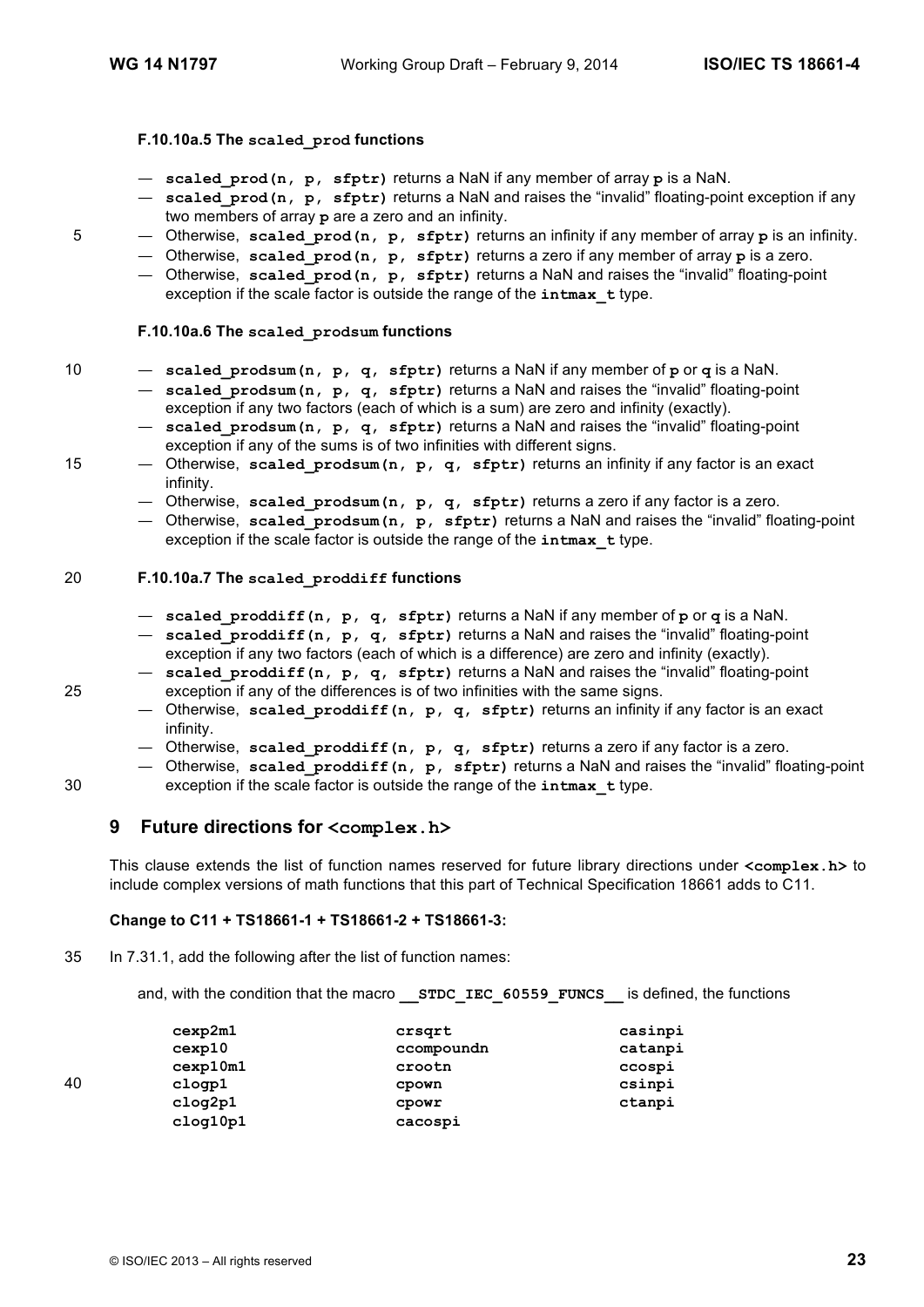# **10 Type-generic macros <tgmath.h>**

The following changes to C11 + TS18661-1 + TS18661-2 + TS18661-3 enhance the specification of typegeneric macros in **<tgmath.h>** to apply to the math functions that this Part of Technical Specification 18661 adds to C11.

## 5 **Changes to C11 + TS18661-1 + TS18661-2 + TS18661-3:**

In 7.25#5, change:

For each unsuffixed function in <math.h> without a c-prefixed counterpart in <complex.h> (except **modf**, **setpayload**, **setpayloadsig**, and **canonicalize**) …

to:

10 For each unsuffixed function in **<math.h>** without a **c**-prefixed counterpart in **<complex.h>** (except **modf**, **setpayload**, **setpayloadsig**, **canonicalize**, and the reduction functions) …

In 7.25#5, add the following to the list of type-generic macros:

|    | exp2m1  | rsqrt     | asinpi  |
|----|---------|-----------|---------|
|    | exp10   | compoundn | atanpi  |
| 15 | exp10m1 | rootn     | atan2pi |
|    | logp1   | pown      | cospi   |
|    | log2p1  | powr      | sinpi   |
|    | log10p1 | acospi    | tanpi   |

20